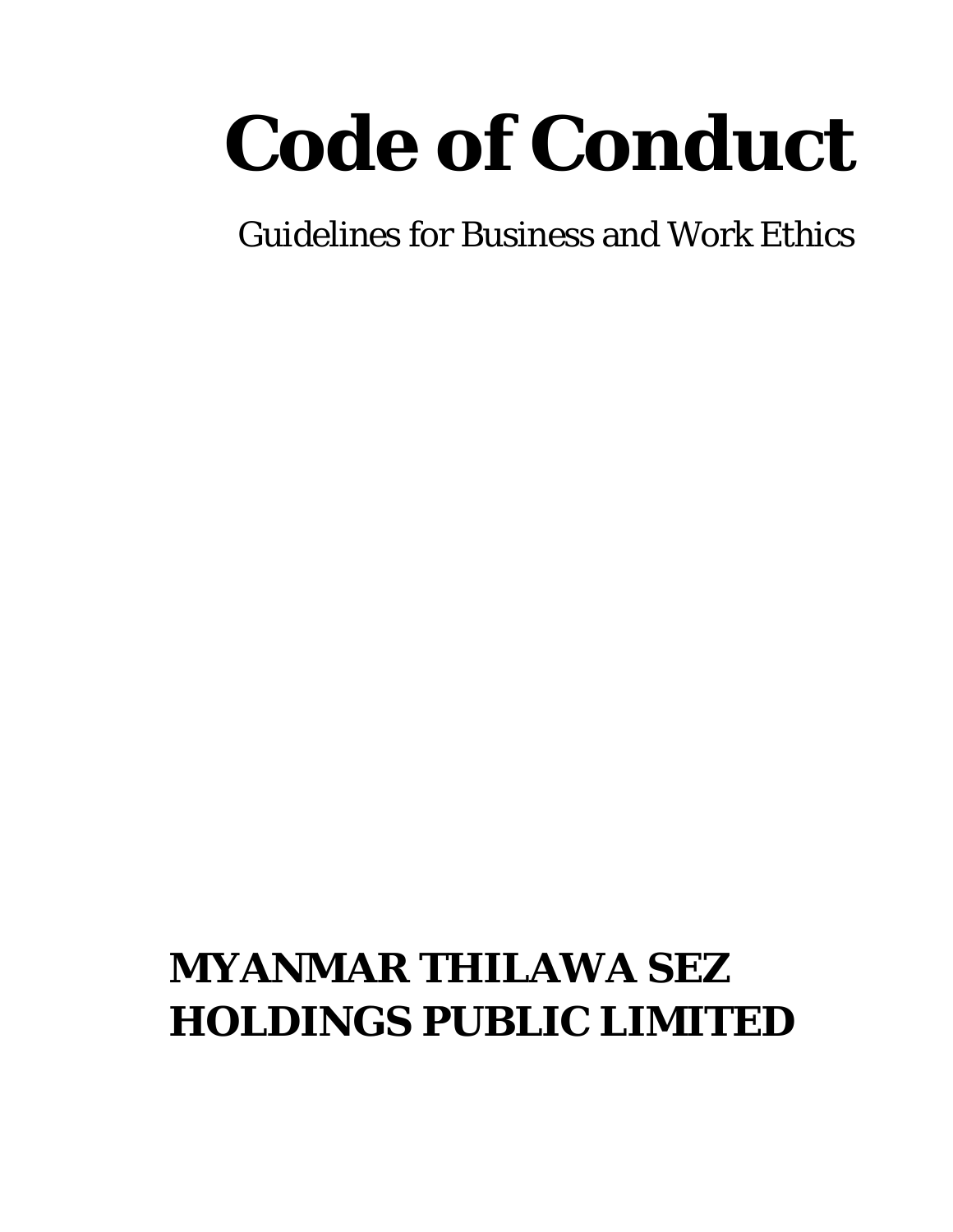# *Statement of Corporate Governance Commitment of the Board of Directors and Executive Directors of Myanmar Thilawa SEZ Holdings Public Limited (MTSH)*

Implementation of Corporate Governance at Myanmar Thilawa SEZ Holdings Public Limited.

We, the Boards of Directors and Executive Directors of MTSH, understand that the implementation of Corporate Governance is highly necessary and important to create a sustainable business activities of the Company and to ensure the Company's competitive edge and improved corporate image.

We are sincerely committed from time to time and in good faith to improve the implementation of the Corporate Governance principles and make the effort to make it necessary and important for all parties in MTSH. As such, to ensure the implementation of the Corporate Governance for the achievement of high standards based on best practices, we will consistently do our best to :

- 1. Comply with the applicable laws and regulations
- 2. Provide exemplary leadership
- 3. Give priority to the Company's interests (MTSH first)
- 4. Avoid any conflict of interest
- 5. Make a positive and significant contribution to the MTSH's value
- 6. Exercise fairness, transparency, accountability and responsibility in any decision-making process.
- 7. Make a positive contribution to the development of job safety, health and environment as well as to community development.

We will consistently strive to achieve the vision and mission of Myanmar Thilawa SEZ Public Limited as a world class company based on Corporate Governance.

We will continuously from time to time to review and update as necessary to the content of MTSH Corporate Governance and Code of Conduct.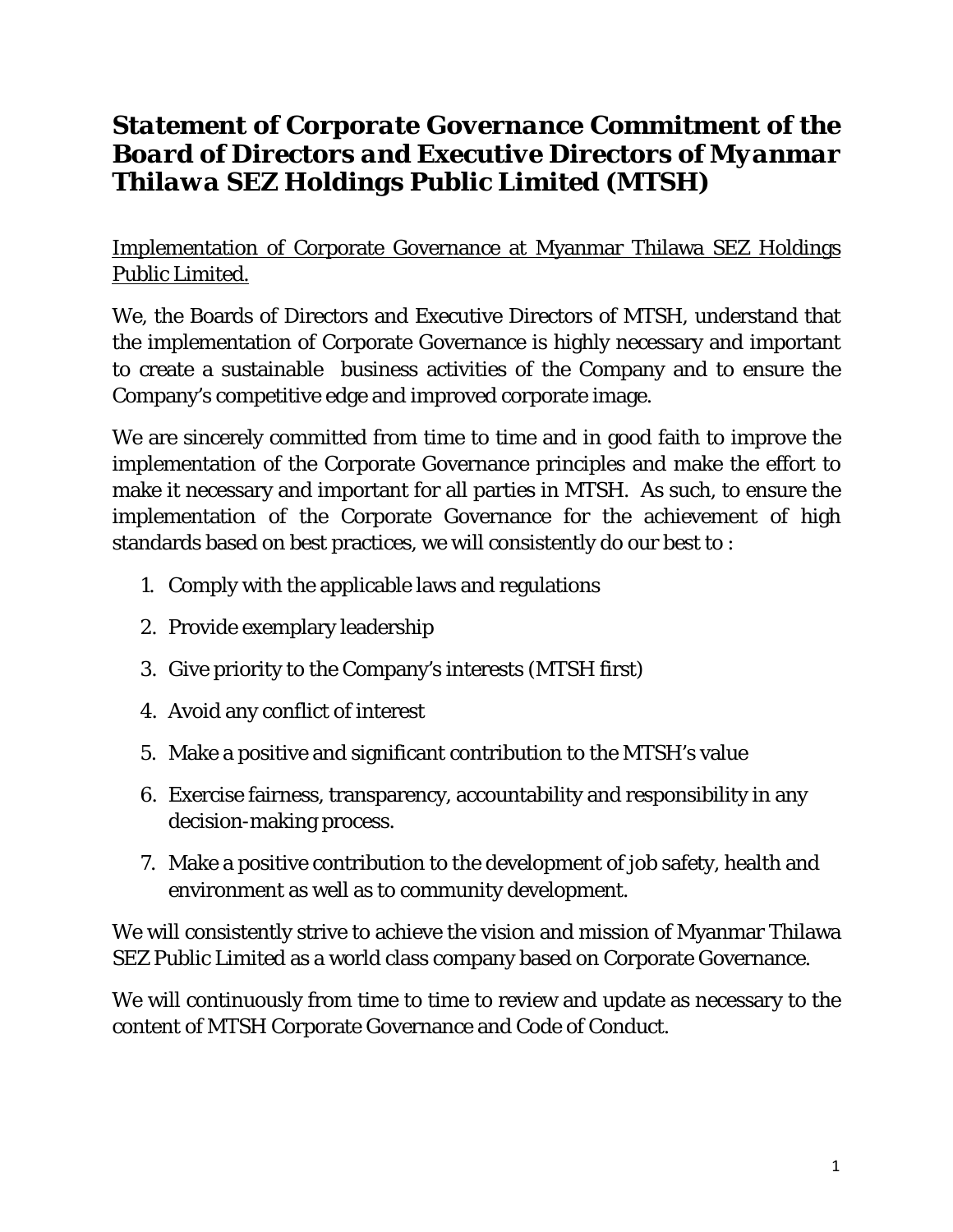# *Foreword*

As a public company with an obligation to implement the principles of Corporate Governance, include fairness, transparency, accountability and responsibility, MTSH needs a code of business ethics and work ethics (Code of Conduct) that will serve as operational guidelines in order to create harmonious working relations between top management and employees and among employees at all levels.

The Code of Conduct lays down business ethics and behavioral values to all personnel at MTSH in order to achieve Company's vision, mission, goals and company's strategies. Such achievement is possible through the development of work cultures so that people can work professionally, transparently, fairly and responsive to each and every MTSH's activities and to the interests of its stakeholders.

We believe that it is necessary and important to remind all members of MTSH that the Code of Conduct should be properly understood and comply continuously with the Code of Conduct as each of every individual in MTSH is taking a greater roles and responsibilities in every decision making process.

It is expected that through the released of Code of Conduct it will be a reference by all MTSH's employees in carrying out their duties. As such, it is required all the employees to be honest and contribute to the benefits of the company. We will once again request that all individuals at MTSH to read understand and comply with the Code of Conduct.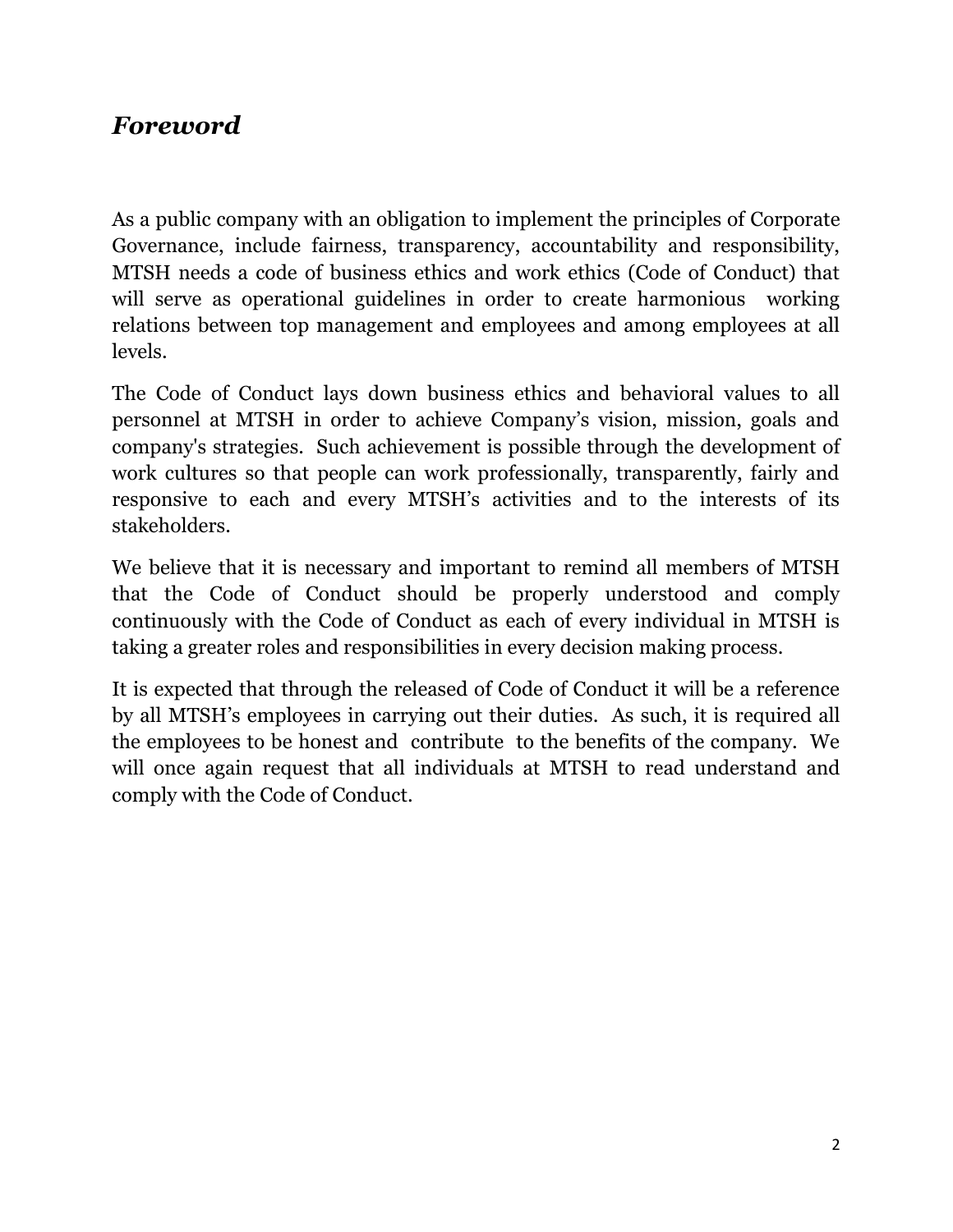# *Table of Contents*

| <b>Section</b>   | <b>Overview</b>                                                                            | Page           |
|------------------|--------------------------------------------------------------------------------------------|----------------|
| $\mathbf{1}$     | <b>Statement of GCG commitment of Board of</b><br><b>Directors and Executive Directors</b> | $\mathbf{1}$   |
| $\boldsymbol{2}$ | Foreword                                                                                   | $\overline{2}$ |
| 3                | <b>Table of Content</b>                                                                    | 3              |
| $\overline{4}$   | <b>Code of Conduct Basic Principles</b>                                                    | $\overline{4}$ |
| $\overline{5}$   | <b>Corporate Governance Principles</b>                                                     | $\overline{7}$ |
| 6                | <b>Scope of Code of Conduct</b>                                                            | 9              |
| $\boldsymbol{7}$ | <b>Business Ethic</b>                                                                      | 11             |
| 8                | <b>Work Ethic</b>                                                                          | 20             |
| 9                | <b>Code of Conduct Manual</b>                                                              | 31             |
| 10               | <b>Disclosure Manual</b>                                                                   | 34             |
| 11               | Conclusion                                                                                 | 39             |
| 12               | <b>Appendix: Compliance Statement Form</b>                                                 | 40             |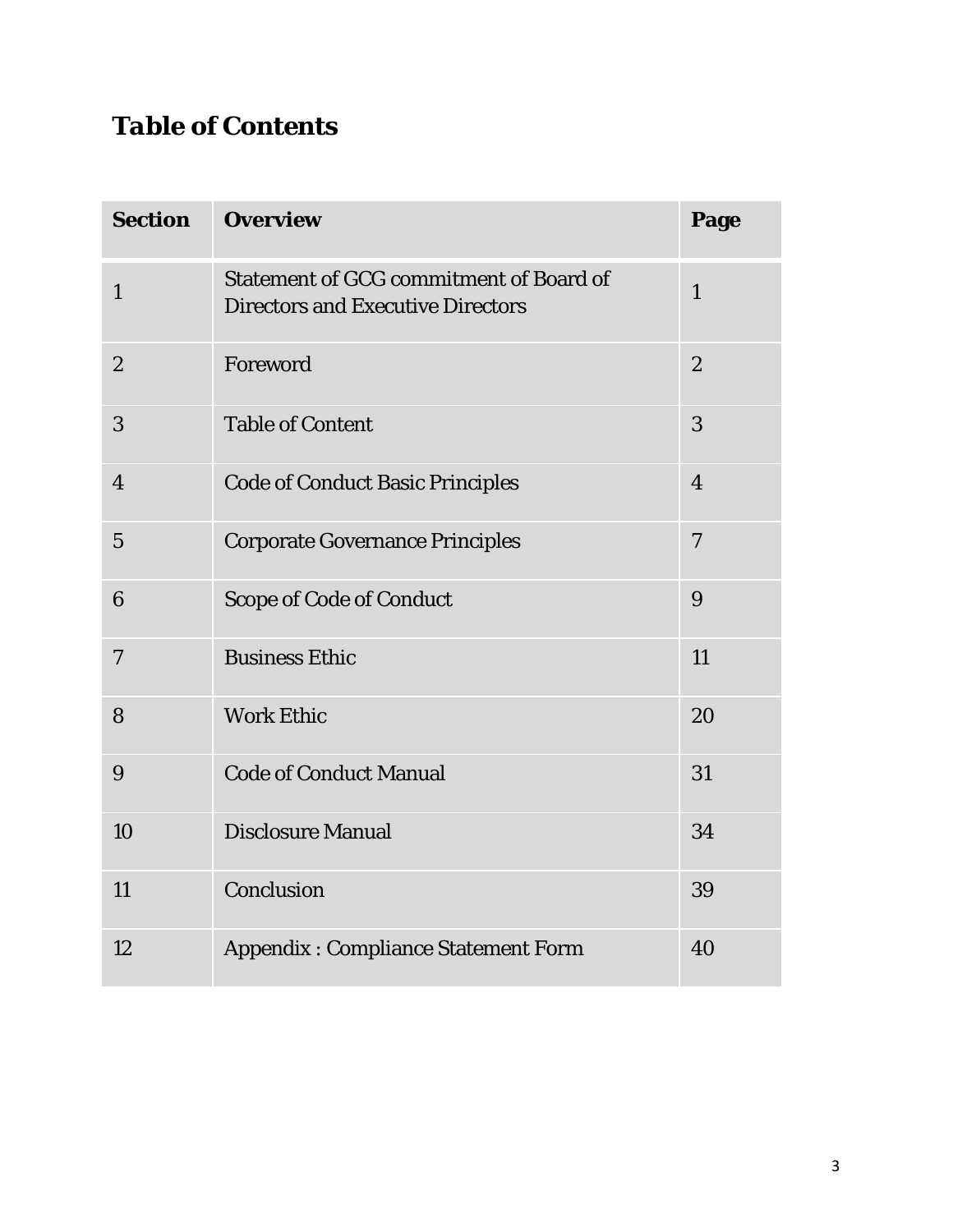# *1. Code of Conduct Basic Principles*

# *1.1 Rationale*

Corporate Governance implementation is inevitably a necessity and important for global business development and company image improvement. Corporate Governance serves as both a system and a structure which MTSH needs to convince its stakeholders that MTSH is properly managed and supervised to protect their interests in compliance with the prevailing laws and regulations and with Corporate Governance principles which are currently applicable and which will be developed later based on universal values.

MTSH recognizes the importance of Corporate Governance implementation as a means to enhance values and ensure long-term and sustainable business growth, not only for its shareholders but also for all stakeholders. In this regard the company is committed to consistently implement Corporate Governance, and one way is to formalize the Code of Conduct. The Code of Conduct is a written statement regarding MTSH's Corporate Governance requirement to its employees and other stakeholders. It explains our values and business philosophy in achieving our business targets (objectives) and corporate vision.

MTSH Code of Conduct is a compilation of commitments which includes business and personnel work ethics prepared to influence, shape, regulate and exercise behavioral conformity in order to generate outcome that is consistent with MTSH cultures to achieve its vision and mission. MTSH will communicate this policy to its stakeholders in order to actively promote synergy and consistent application of the Code of Conduct.

With shared commitments, MTSH will move forward, grow and excel to achieve its vision and mission to become a World Class company a status that will in turn create added value to MTSH itself, all its employees and the society in observance of Corporate Governance values.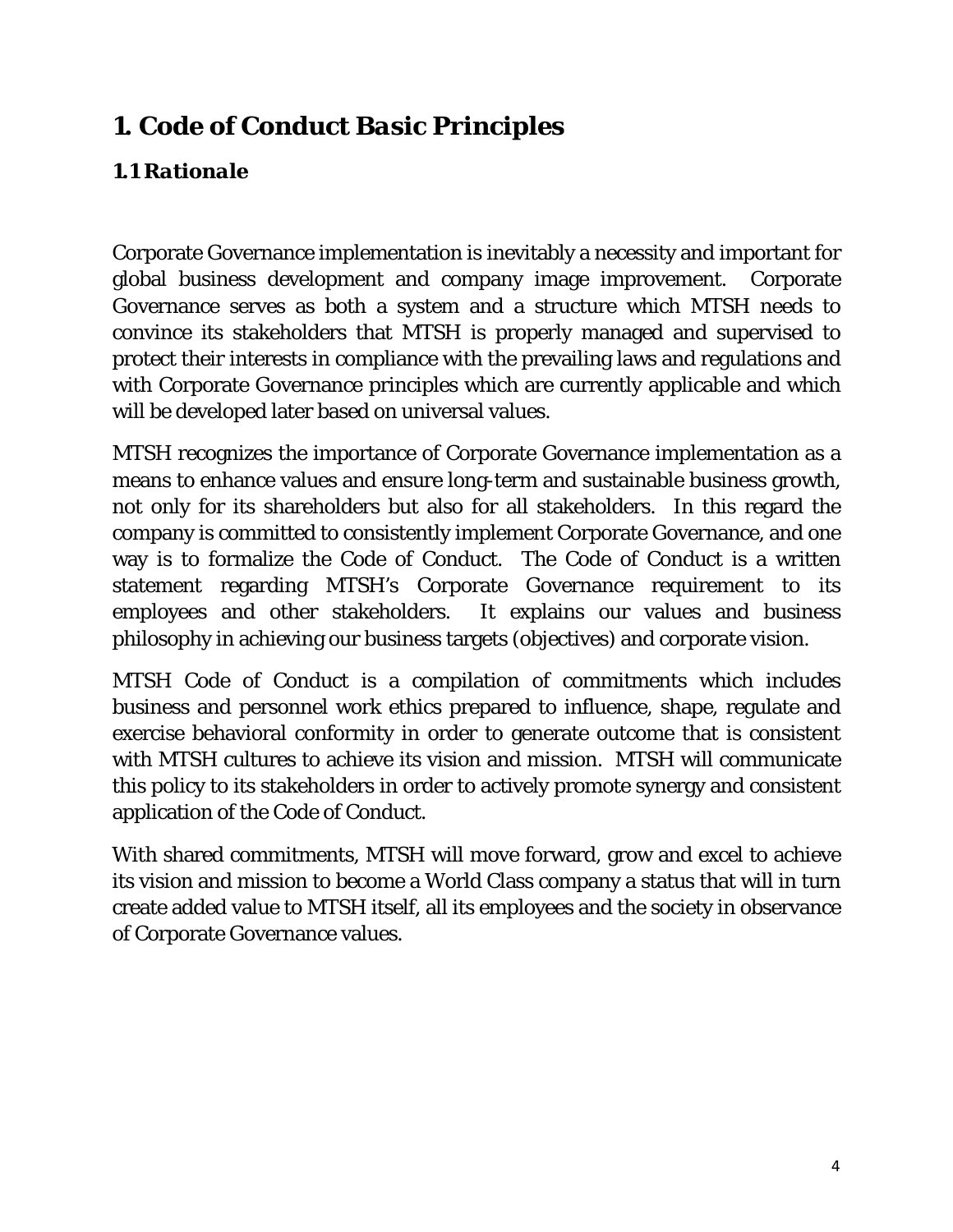# *1.2 MTSH Vision, Mission and Values*

This Code of Conduct is expected to serve as reference in creating ad establishing values, norms and ethics which all personnel of MTSH should follow to establish and maintain healthier and harmonious and fair relations with the company's shareholders, customers, partners, communities, the government and other stakeholders so that significant improvement of performance and productivity shall be possible. In order to achieve this a strong connection should exist between aspects in the Code of Conduct and the MTSH's vision, mission and values.

# **Vision**

To invest in the development of Thilawa SEZ, Yangon Region, for all round socio and economic growth of the Republic of the Union of Myanmar and to become a regional leader attracting foreign direct investment.

# **Mission**

To create value for all our stakeholders, investors, partners, employees and communities by investing and providing reliable, sustainable business environment through the development of word class industrial and commercial infrastructure with responsible international practices and good governance ensuring long term growth.

# **Corporate Values**

Sustainability, Transparency, Responsibility, Efficiency, Notable, Goal Oriented, Learning, and Health and Safety.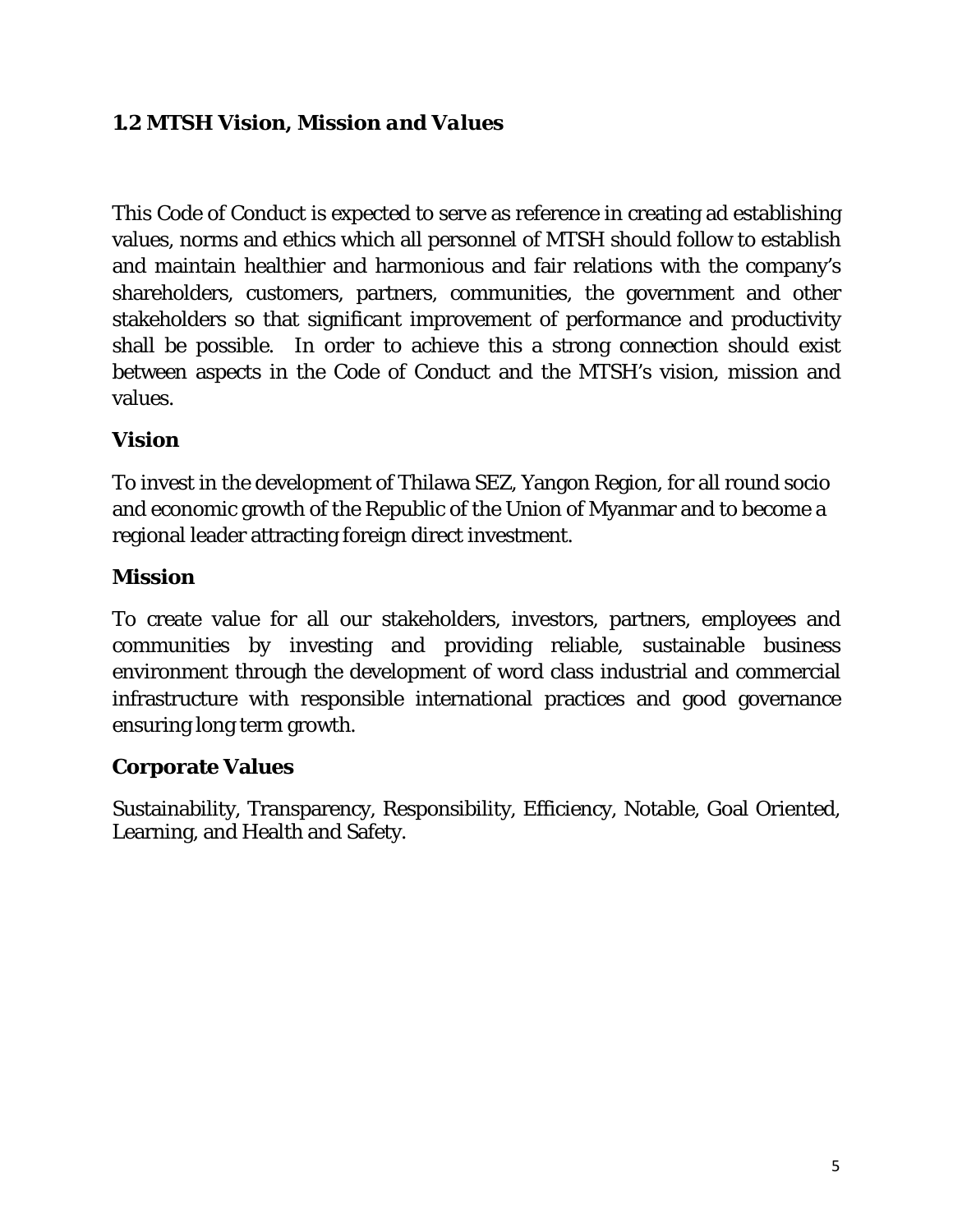# *1.3 Code of Conduct Purposes*

- a. Identify values and ethical standards that are in line with the MTSH's vision and mission.
- b. Establish a good relationship between Company and its personnel and external entities related to the Company's businesses according to the principles of Corporate Governance and Corporate Ethics.
- 1.4 Code of Conduct Benefits

It is vital that the Code of Conduct is consistently observed and followed to ensure long term benefits for:

a. Personnel

It serves as guidance with respect to behavior which the company expects and does not expect from its employees. It helps create a working environment that highly respects honesty and integrity, ethical values, transparency and customer satisfaction in order to improve personnel's overall productivity and well-being.

b. MTSH

It increases MTSH's values and gives stakeholders assurance and protection while dealing with the Company and generate a good reputation which will in turn ensure long-term business achievement. It establishes a good reputation and protection against possible legal claims to guarantee sustainable prosperity and business success.

c. Shareholders

It builds greater confidence that MTSH is managed prudently, efficiently, transparently, accountably, and fairly to achieve the level of profitability expected by shareholders while taking account of the company's interests.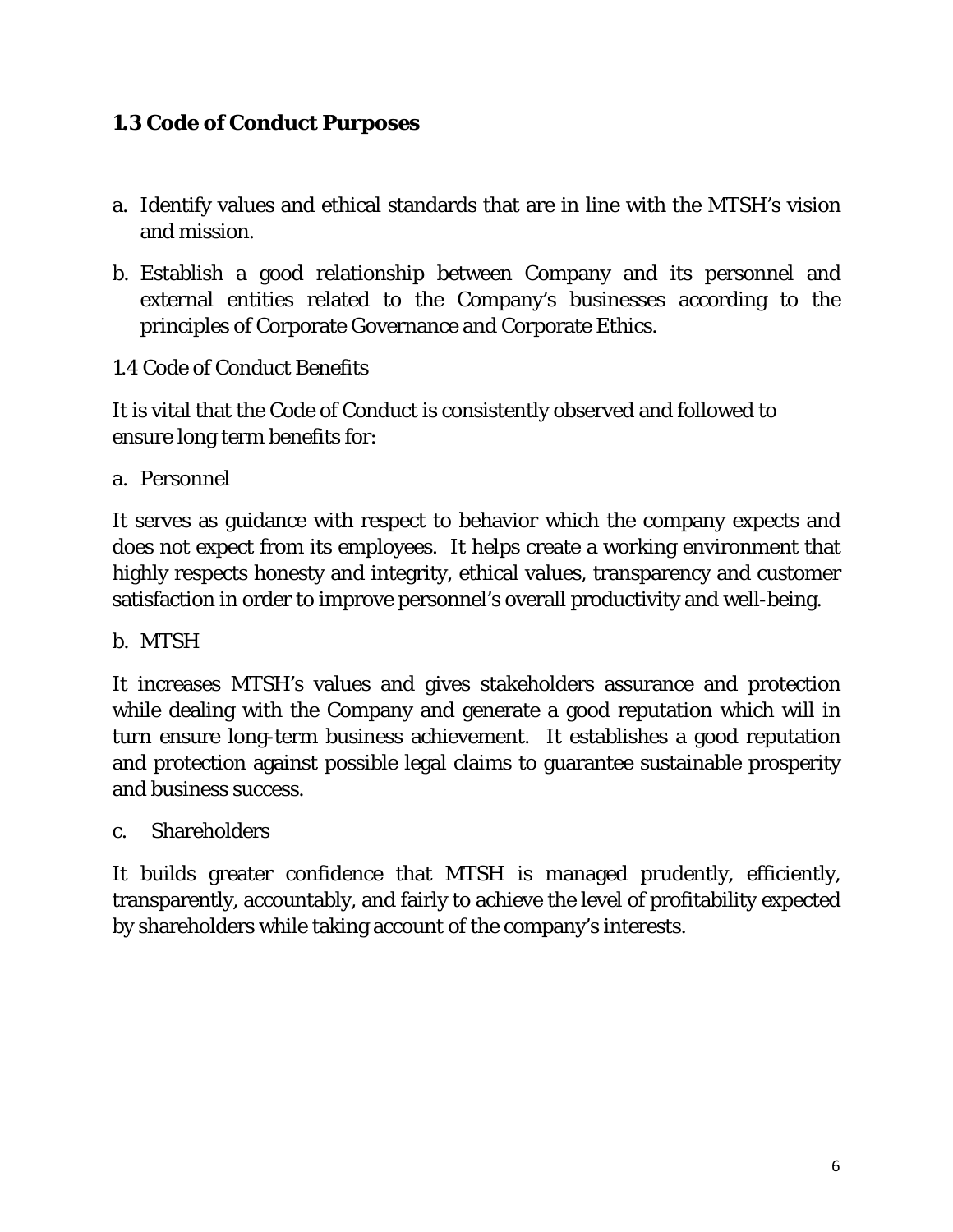# *2. Corporate Governance Principles*

# *2.1 Fairness*

- a. Guarantee equitable treatment to all stakeholders which are engaged in any business activities carried out by MTSH.
- b. Ensure that all parties understand their rights and obligations under prevailing laws and regulations.

# *2.2 Transparency*

- a. Guarantee openness in any decision-making process and disclosure of material and relevant information. Accurate material information includes corporate performance, financial condition and other information to be disclosed openly, clearly and timely.
- b. Comply with laws and regulations governing information disclosure and transparency applicable to the company.
- c. Concerns with matters relevant to information that the public requires with respect to the Company's products, services and operational activities that may potentially affect the way customers, members of the society and the environment behave.
- d. Transparency cannot be construed as unlimited openness. All proprietary information of MTSH should be treated according to the company's policies.

# *2.3 Accountability*

- a. Guarantee clear organic functions, organization and accountability so that the management of MTSH can run effectively.
- b. Accountability refers to the responsibility of individuals or work unit regarding the exercise of authority delegated to them and or responsibility given to them.
- c. There are three (3) recognized levels of accountability:
- 1. Individual Accountability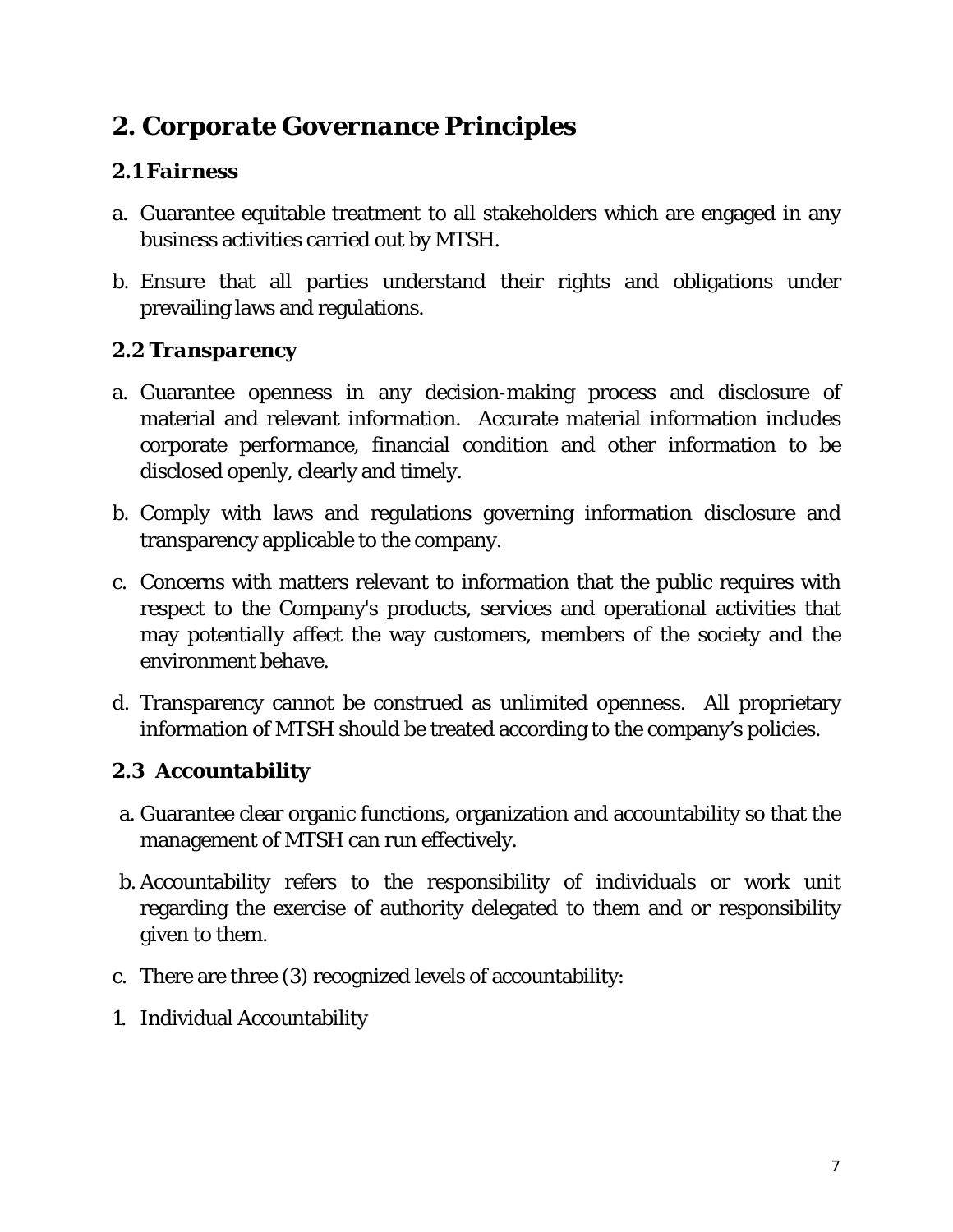Refers to lines of accountability in the superior – subordinate context. Accountability applies to both sides – the one with authority and the one taking assignments from the authority holder.

2. Group Accountability

Refers to accountability shared by all members of a group to achieve conditions and performance.

3. Corporate Accountability

Refers to the accountability assumed by MTSH in playing its role as a business entity and in taking responsibility of all activities carried out.

# *2.4 Responsibility*

The Company ensures that the business activities carried out are in compliance with the principles of sound corporation, fulfill its obligation to Government according to the applicable laws, respects the culture of local community in which it operates, actively works with relevant parties for mutual benefit and strives to make real contribution to the Company.

For the MTSH Corporate Governance details please refer to MTSH Corporate Governance guidelines and roadmap.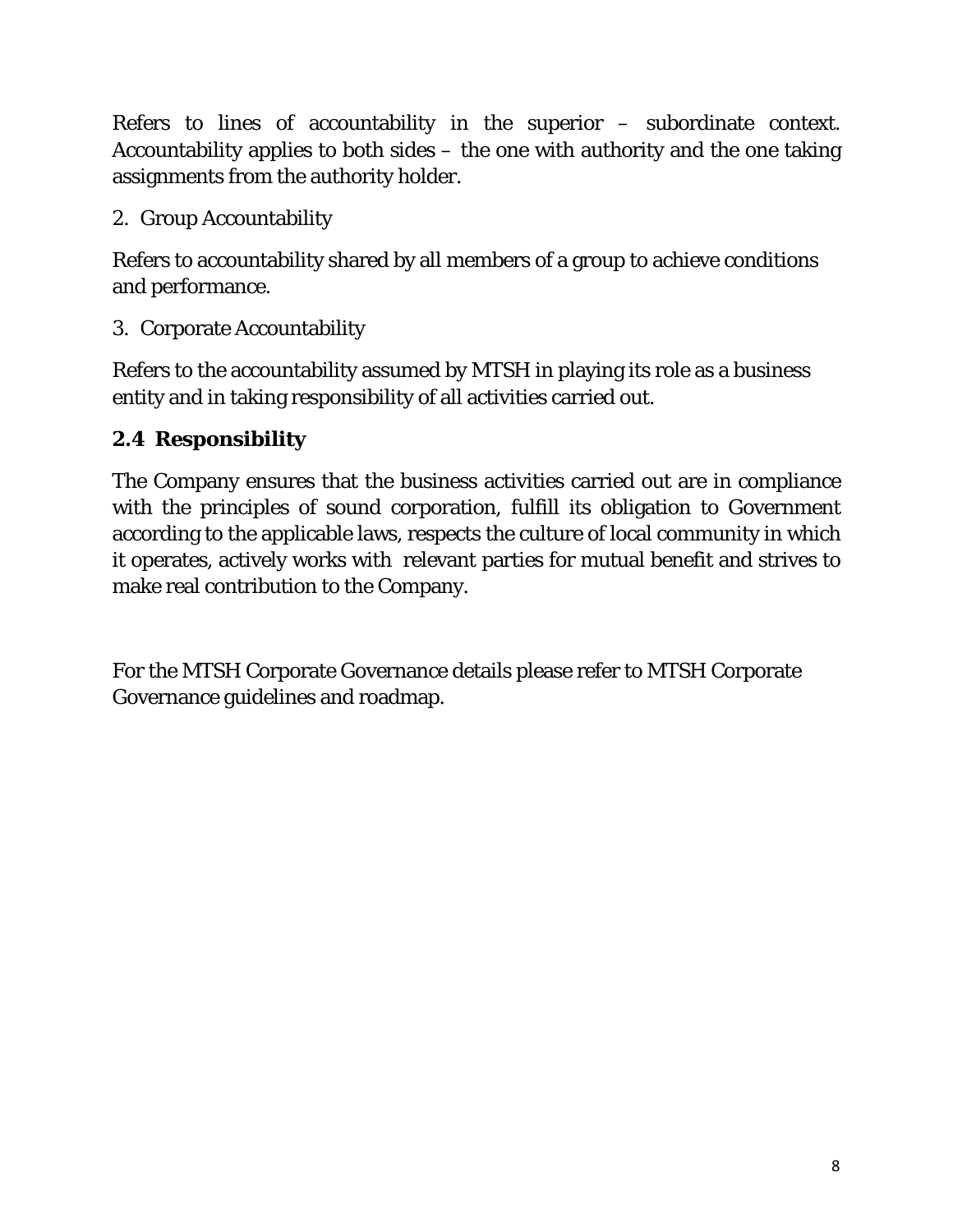# **3. Scope of Code of Conduct**

MTSH is committed to uphold the highest ethical standards and business behavior with respect to relationships established by the Company and its customers, suppliers, shareholders, investors and social communities where the Company operates as well as relationships between and among employees at all levels of the organization.

# **1. MTSH and its Customers**

- a. Provide high quality and values, competitive prices and fair transactions to the users of its products and services.
- b. Business with customers in compliance to applicable laws and ethics.
- c. Guarantee confidentiality of customer information unless such confidential information is required or allowed by any regulation to be disclosed, or the customer has given prior approval for such disclosure.

# **2. MTSH and its Personnel**

- a. Treat all employees fairly, and exercise employment practices providing equal opportunities to all personnel.
- b. Recognize personnel's privacy and treat them with high regard and respect.
- c. Commit to provide safe and healthy working conditions and maintain open-communication environment for all employees.

#### **3. MTSH and its Supplier and Business Partners**

- a. Engage the Company in fair business with suppliers and business partners.
- b. Maintain the highest standards in establishing business relationships with its suppliers and appoint only suppliers which are capable of doing business according to values and standards applied by MTSH.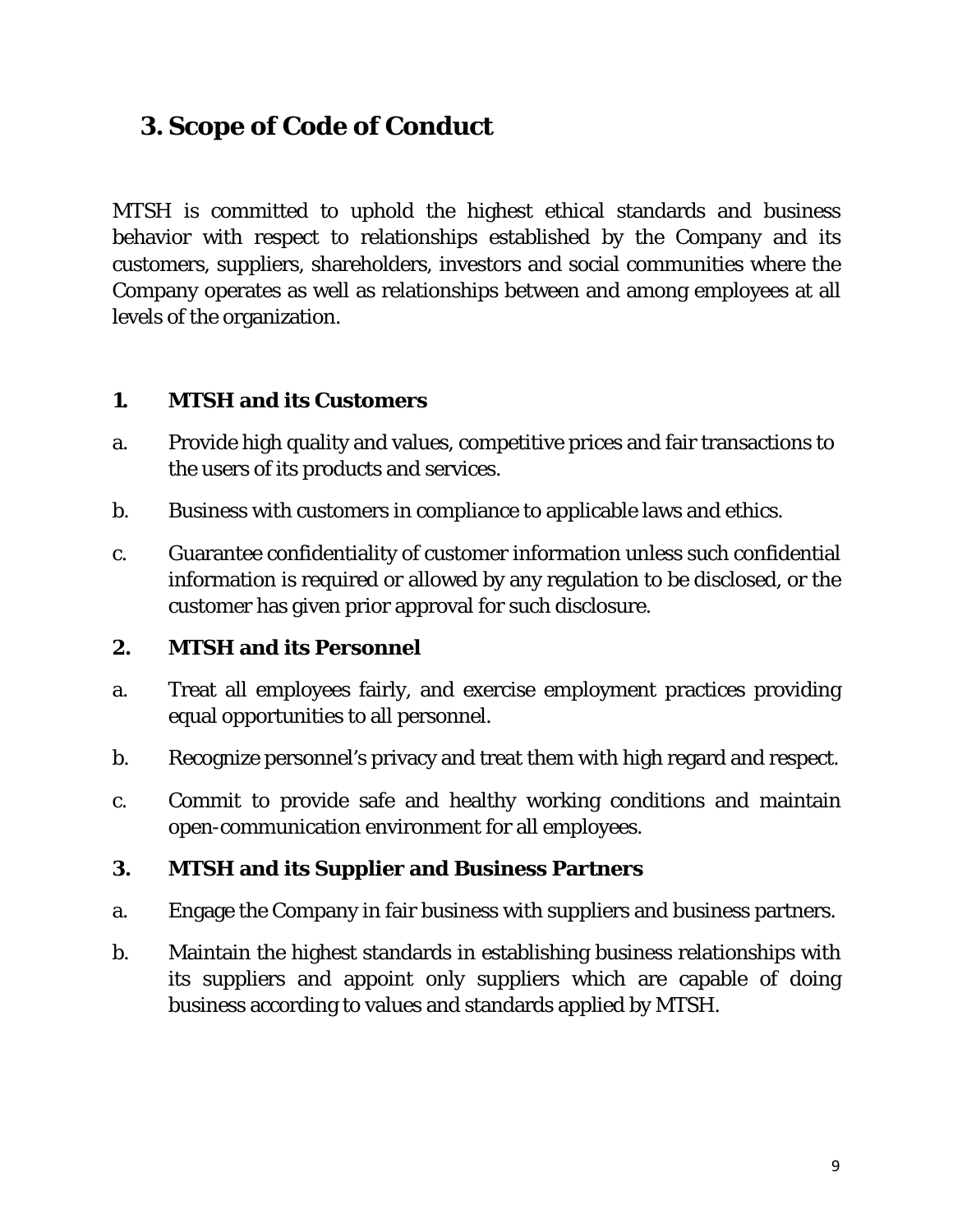# **4. MTSH and its Shareholders and Investors**

- a. The Company strives to provide maximum returns to its shareholders and investors.
- b. Protect the value of investment through tactful management of the Company's resources and comply to the highest legal standards and ethics in all aspects of operation and business.

# **5. MTSH and its Competitors**

- a. Run its operations in compliance with the Code of Conduct and engage itself in competition persistently and fairly.
- b. With regard to relationship with all business competitors, information disclosure is highly prohibited.

# **6. MTSH and the Government and Regulators**

- a. Adhere to all laws on corruption and bribery and other related regulations, requirements applicable in Myanmar.
- b. Consistently maintain mutual trust, respect and understanding with the government and regulators by securing transparent and constructive relations with regulatory bodies.

# **7. MTSH and its Communities**

- a. Undertake to be a responsible and Good Corporate Citizen in communities in which MTSH operates.
- b. Make all efforts to assist to improve the well-being of the communities by preserving natural resources, encouraging participation of its personnel in charitable and social activities, and taking active part in Community Development programs.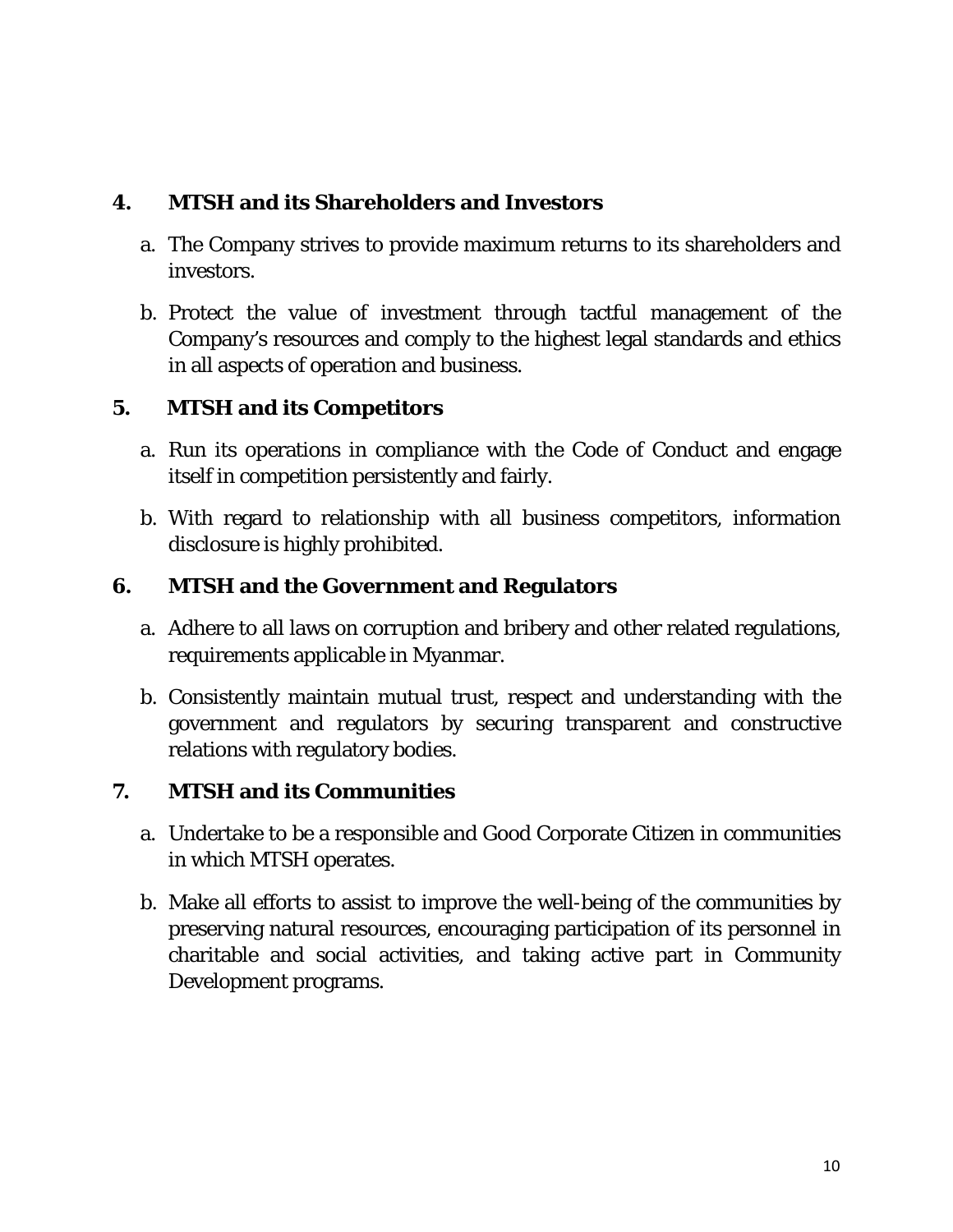# *4.Business Ethic*

MTSH runs its business based on general business ethics, economics and management of people potential with emphasis on quality and strict observance of work ethics.

As Company engaged in development of special economic zone area in Thilawa, MTSH will work together with the authorities and general public, adhere to applicable laws and respect local cultures, minimize negative impacts and make possible transfer of benefits and greater opportunities to improve local economies. The Company believes that its future depends on whether or not it can successfully play its role as a Corporate Citizen and the other factors including personnel competence and quality of products delivered.

MTSH is therefore committed to implement the principles of Corporate Governance in doing business and strive to meet what its stakeholders require and other parties having interest in its activities.

The company will apply Corporate Governance as long as they are applicable. As a policy, business ethics contained in this Code of Conduct should be strictly practiced and all applicable laws and regulations observed in carrying out business activities or making transaction with external parties.

In making business transactions/dealings with external entities, MTSH complies with all relevant laws and regulations. In case of incomprehensive laws/regulations that may be misinterpreted as potential loopholes, MTSH elects to play fair and with high integrity.

In order to guarantee proper and strict implementation of this Code of Conduct, the following attitudes are required of all personnel:

- 1. Terminate any business dealing that would expectedly benefit MTSH but would cause MTSH to intentionally abandon the Corporate Governance principles.
- 2. Report to their supervisor any possible non-compliance with the prevailing laws and regulations in making any business transaction/arrangement.
- 3. Posses high integrity and assume full responsibility in preparing a budget or conducting a feasibility study for a proposed project.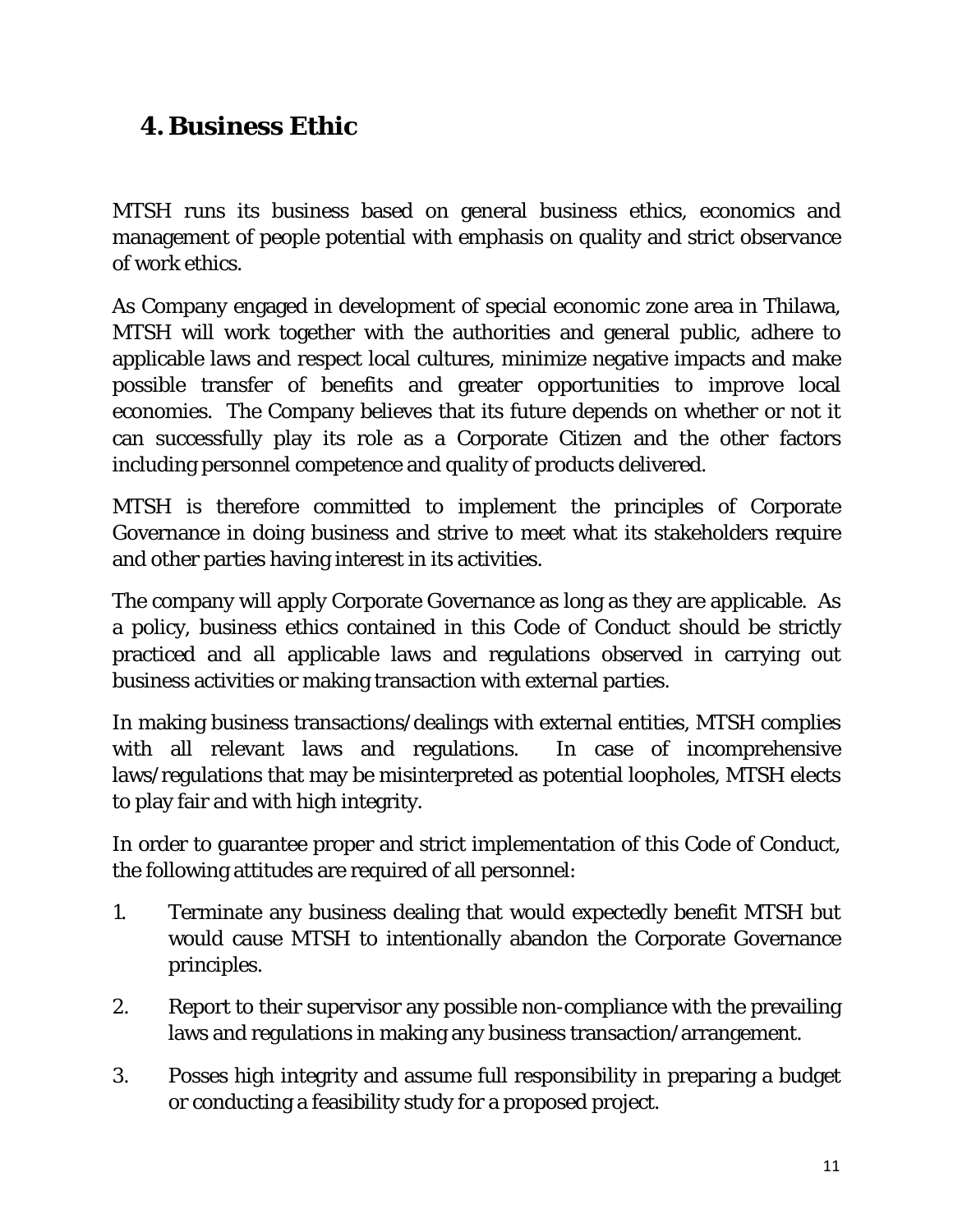- 4. Follow all regulations, rules and policies made by MTSH with regard to Finance, Accounting and supervision, by properly and accurately recording all transactions in the company's books of account.
- 5. Be transparent to auditors by not concealing or falsifying facts and information.

Critical Aspects which MTSH finds necessary to include in the business ethics guidance for its personnel relations with both internal and external environment are;

# **1. General Aspects**

In order to create a corporate added value, MTSH has in place ethical business standards that govern what should be done by the MTSH to achieve its set targets, how it should be done and what media should be used. Provisions under this general aspect reflect the MTSH strong commitment to consistently implement code of conduct.

a. Target to be achieved by personnel and members of MTSH

The employees and members of MTSH should make effort to meet targets set in MTSH's short term and long term business plan, which are part of the commitment written in the management contract by shareholders, Board of Directors and Executive Directors with regard to MTSH target achievement within a specific time frame, and should continue to consistently fulfill and comply with the management contract

- b. MTSH Internal Control
- Develop an effective functional internal control system to protect corporate assets and investments, and secure consistent implementation of Corporate Governance.
- Ensure that information or data managed and reported are accurate, reliable, timely, consistent and useful for all parties, and as regulated by prevailing policies, procedures, rules and laws and regulations.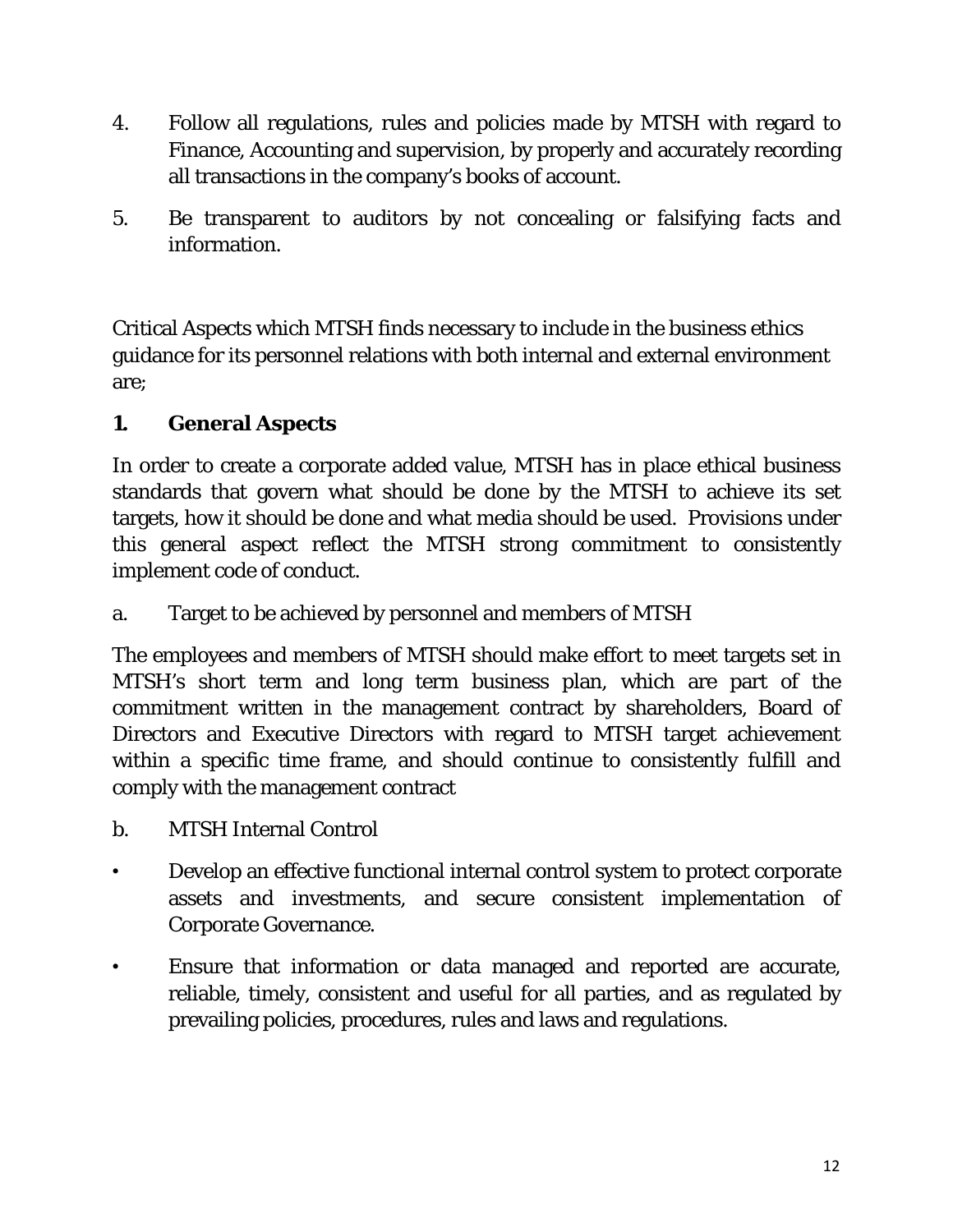- Carry out regular and periodic audits, evaluations and consultations regarding the capacities, effectiveness, consistency and quality of work of the operational management of MTSH.
- c. Compliance with Laws & Regulations

In all business undertakings, the Company will always encourage compliance with applicable laws and regulations and the principles of a sound corporation as part of the effort to be a good Corporate Citizen and a responsible agent of economic growth.

- d. Making Donations
- Making donations as part of MTSH's responsibility to the surrounding communities, for charitable purposes or for educational development projects.
- As long as it is of a reasonable amount, making a donation for charities is allowed; however, donating money for other purposes is subject to applicable laws and regulations.
- Donation of funds or bestowal of corporate assets by MTSH to any political party or in particular to a legislative or an executive official shall be subject to prevailing laws and regulations.

# **2. Relationship with Personnel**

MTSH will treat its employees fairly in all aspects, regardless of their ethnic group, faith and race. The Company is aware that all employees have their own significant roles and positions. Each member of the personnel is required to take active part and play a significant role by increasing output and improving professional productivity, all of which are achievable by establishing a dynamic, harmonious, consistent, synchronous and balanced relationship between MTSH and its employees.

- a. Giving employees equal opportunities with regard to employment, promotion and at termination of employment.
	- MTSH provides equal opportunities to each and every employee in terms of competency and career development. Fair employee career development is promoted and based on individual professional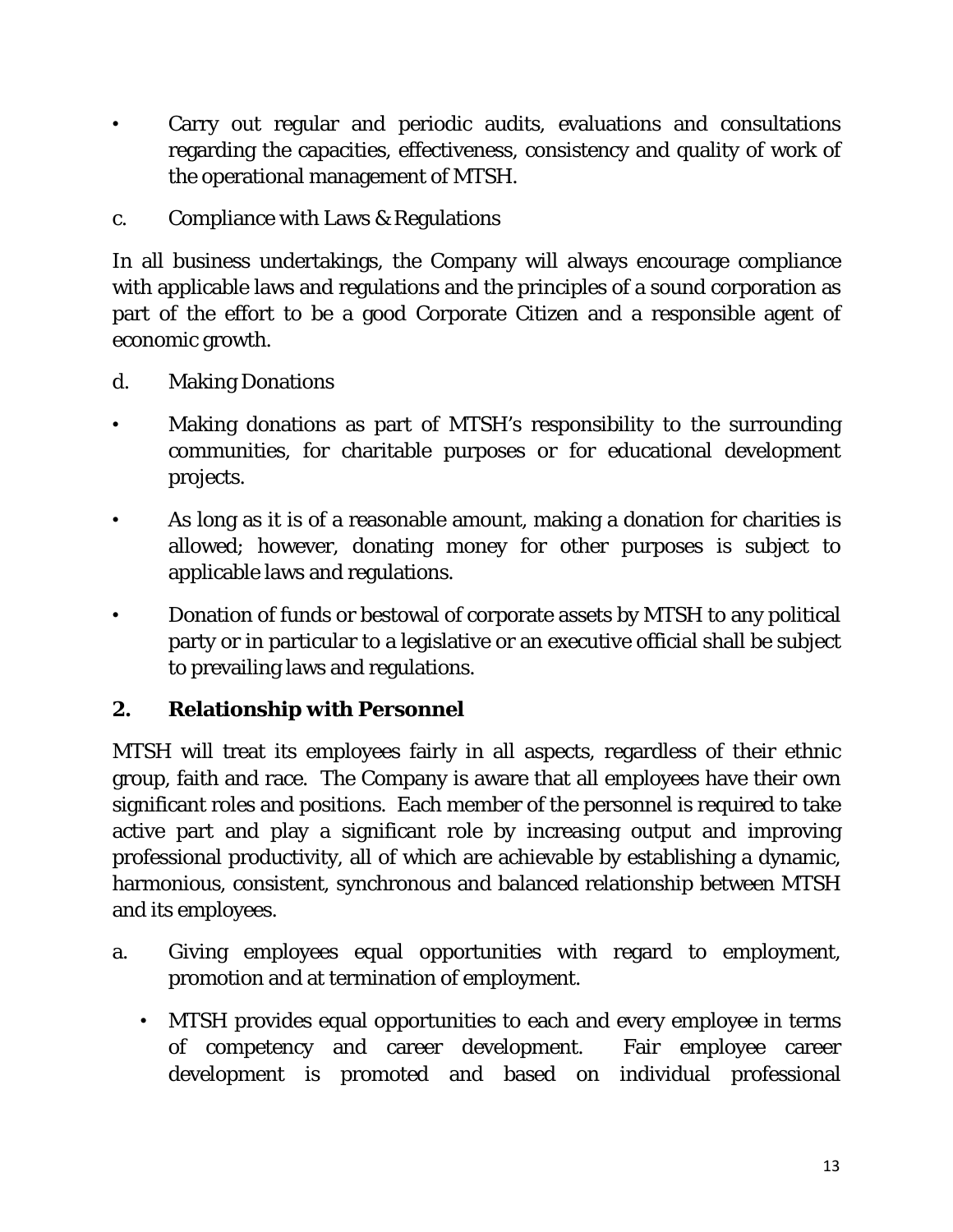performance, individual potentials, results of employee performance evaluation as well as attitudes and competence.

- MTSH gives to all employees' equal opportunities to take part in any educational and training programs under the Company's human resource development plan.
- As regard to termination of employment, MTSH applies the same corporate policies to all employees.
- b. Safety, Health and Environment
	- MTSH guarantees a safe and healthy working environment for each employee, and provides sufficient infrastructures and facilities, and make available a work place free of any discriminatory acts and sexual harassment. The Company also provides and guarantees legal protection and a comfortable working environment.
	- MTSH seeks to guarantee its personnel's safety and health while working for the Company. It develops various occupational health and safety management programs and provide necessary infrastructure (protective equipment and tools and warning sign boards).
	- MTSH prohibits any use, sale, purchase, transfer, possession or intake of illegal drugs by any individual on the Company's premises. This prohibition does not apply for prescribed or legally-consumed drugs.
- c. Compensation and Allowance
	- MTSH will recruit, motivate and maintain employees who are competent and dedicated, and develop a competitive compensation and allowance package compared with those offered by companies engaged in similar lines of business.
- d. Employee Privacy
	- MTSH honors the privacy of its employees and will obey the laws applicable in all jurisdictions where it collects, use and disseminate employee private information.
	- Any personal opinion not related to MTSH is not of MTSH's concern, unless such opinion affect the employees' performance or the company's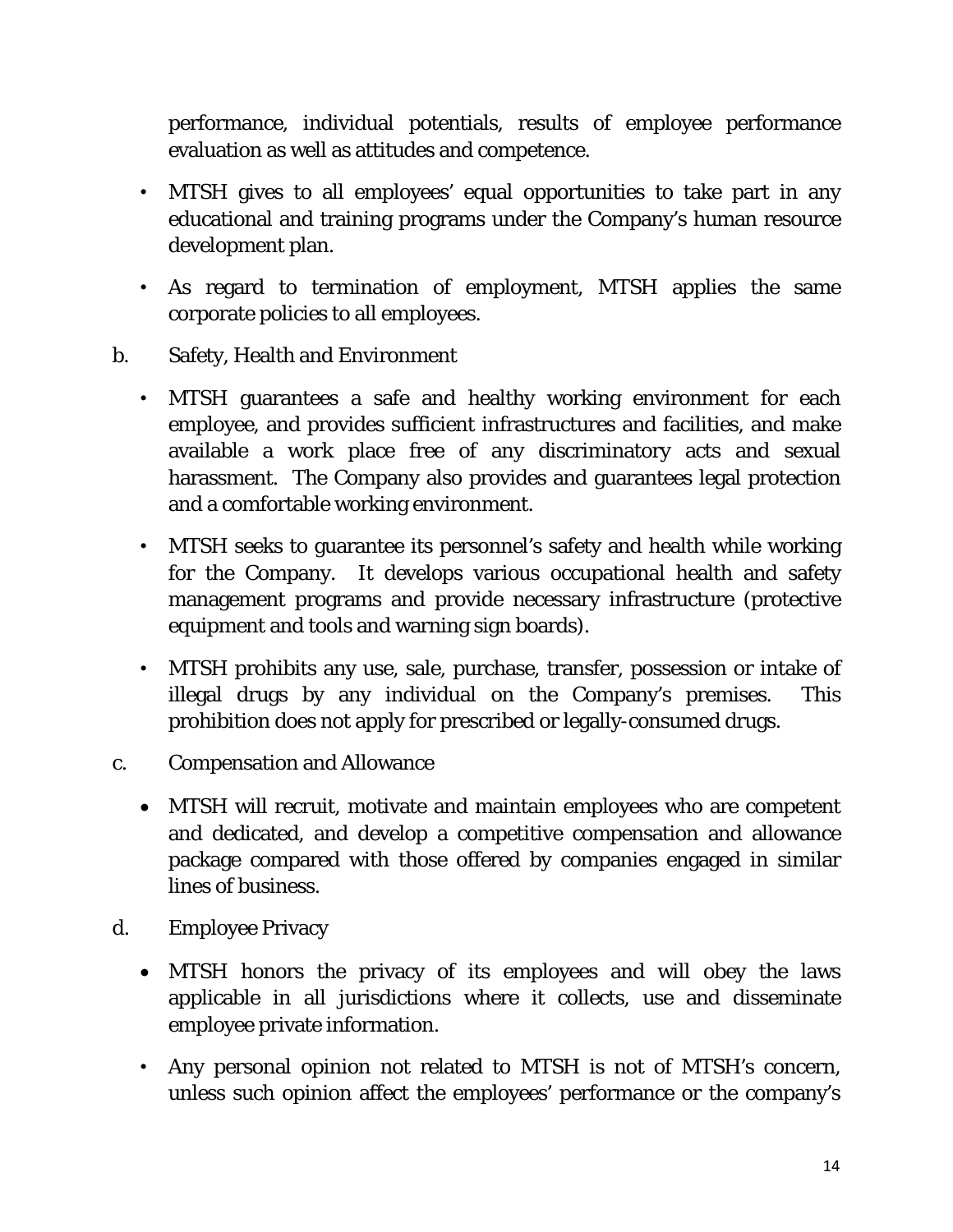image or other business concerns. MTSH does not tolerate this kind of attitude and will take any necessary action according to the applicable laws and regulations and Company policy.

- e. Other working relationships
	- Unless approved in writing by MTSH, employees may not, as long as they are still under employment by the Company, either directly or indirectly, commit themselves to or show interest in other jobs or business activities other than those related to their responsibilities or one which do not concern MTSH.

# **3. Relationship with Customers**

MTSH understands that customer satisfaction is one of the important elements that support company's business. In dealing with customers, MTSH seeks to give the best services and minimize complaint.

In establishing relationships with customers, MTSH takes into account the following:

- a. Professional Standards
	- Consistently promote professionalism and do business professionally and respects the rights of its customers subject to applicable regulations.
	- MTSH will make the effort to sell products and provide services according to prescribed quality standards. Products should be designs, produced or manufactured and delivered with primary attention to the safety and health of the customers, users of the products, its employees and other related parties.
	- MTSH will be responsible for designing, producing and delivering products of high quality. All required product inspection and testing procedures should be properly complied with.
	- MTSH will hold to its commitment to provide competitive prices, quality, reasonable delivery time, product warranty and after sales services according to applicable Company policies and prevailing laws and regulation.
- b. Customer Information Confidentiality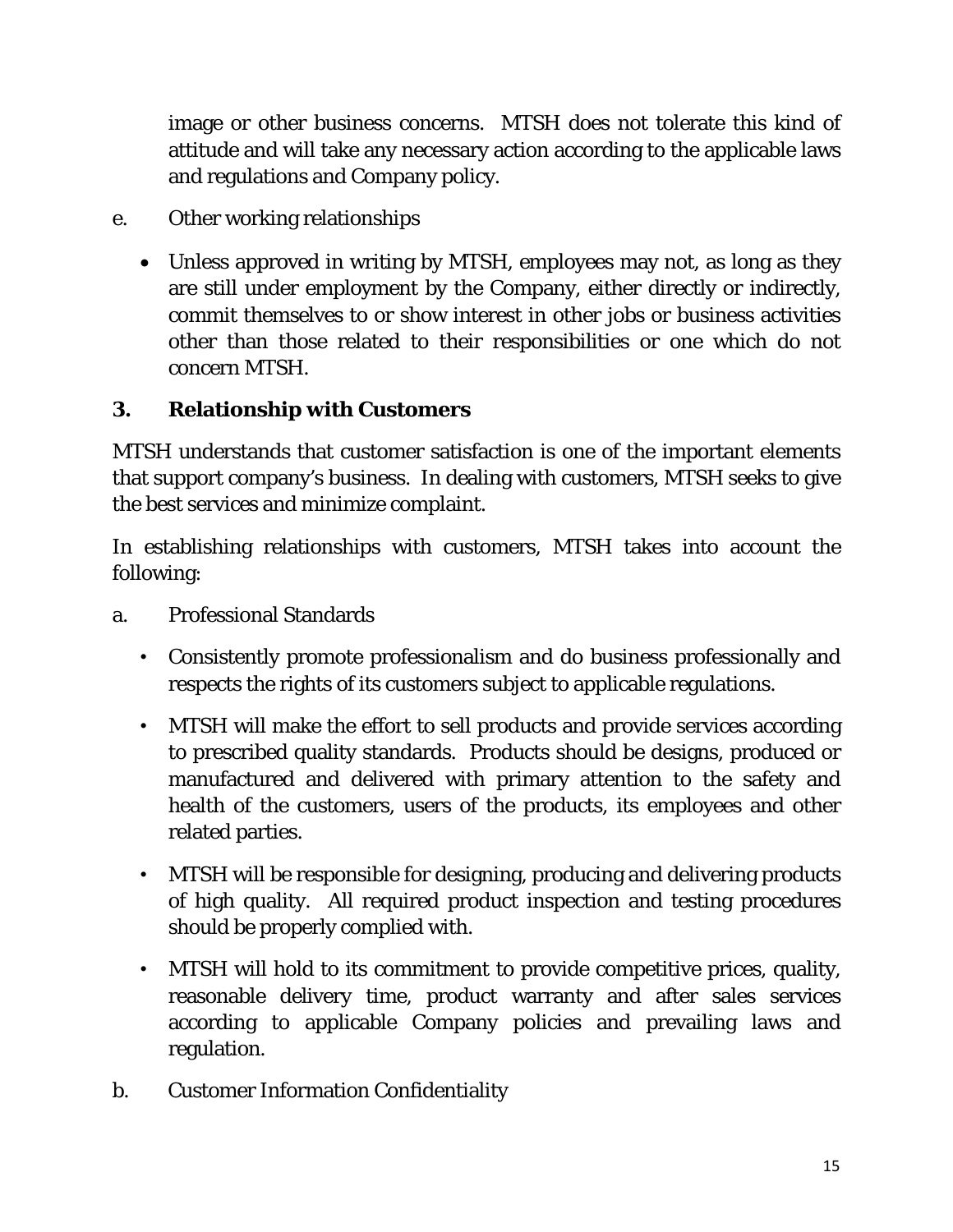MTSH highly regards any information from customers and shall not disclose such information for purposes other than to complete its work.

# c. Aspects of Marketing and Sales

- MTSH shall compete in the national wide market on the basis of product and service values, sell products and services fairly, and avoid making sales that would result in MTSH breaking the law or violating any ethical standards.
- Gifts are generally accepted in business practice if the value is within the reasonable amount. A gift is prohibited if it is given or received for a reason to get the special treatment or if it is prohibited by the recipient or the company. MTSH shall not give or offer bribe of any kind.

# **4. Relationship with Shareholders**

- a. Shareholders
	- MTSH highly respects and honors both its minority and majority shareholders as stipulated in the Company's articles of association and other applicable laws and regulations.
- b. Responding to Shareholders Requirements
	- MTSH continues to maintain good relationship with its shareholders and quickly and responsively acts to satisfy their needs according to applicable policies. Any request from shareholders for information on MTSH and its business operations will be forwarded to and properly handled by Board of Directors.
- c. Reporting
	- MTSH shall comply with all laws, rules and regulations with regard to the preparation and submission of reports. All periodic reports, register and general communications, both verbal and written, should be complete, fair, accurate, timely and understandable, with no part intentionally omitted.
- d. Shareholder Values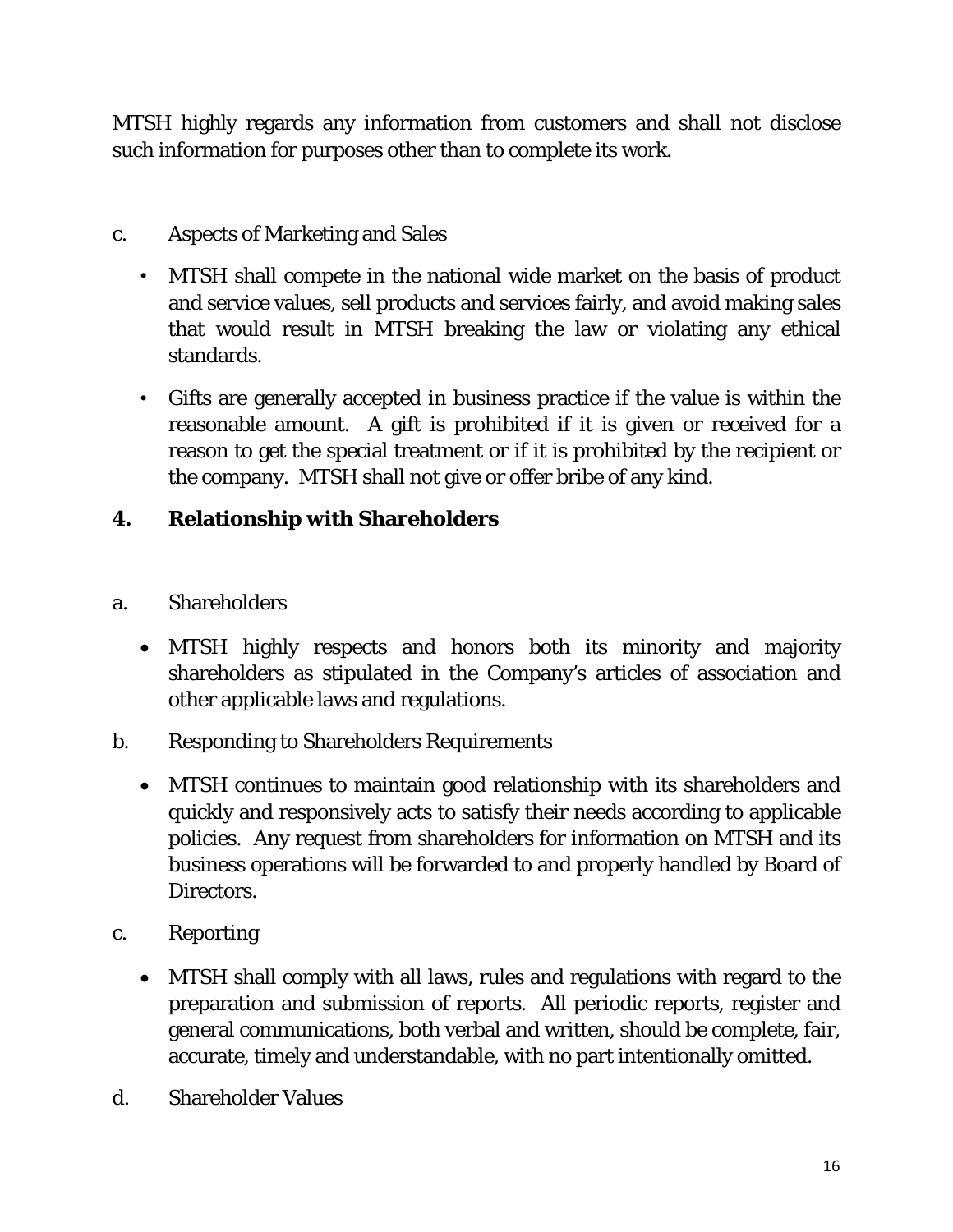MTSH seeks to provide optimum performance and maintain its image in order to create value for its shareholders. Exercise of shareholders' right is subject to the Company's articles of association and prevailing laws and regulations.

# **5. Relationship with the Government and Regulators**

The Government and regulators play a significant role for MTSH as they are in a strategic position to determine and affect the Company's directions and policies. With regard to relationships with the government and regulators, MTSH ;

- Maintain good rapport with government institutions or officials at both national and local levels.
- Establishes sound and constructive relations on the basis of fairness and integrity and mutual levels.
- Provides information transparently and objectively subject to prevailing laws and regulations.
- Works with the authorities, particularly officials in regions where MTSH operates, to run community development programs.
- Seeks to give support for national and regional educational, social, economic and cultural programs.
- Proactively keeps itself updated and informed of all relevant laws and regulations.
- Commits to comply with all obligations set by the government subject to prevailing laws and regulations.

# **6. Relationship with environment**

- Running all operations while protecting and preserving the natural environment. All permits and licenses are to be obtained by meeting all requirements as stipulated in applicable environmental laws and regulations.
- Taking responsibility and active part in any environmental-protection program and operating facilities according to procedures which are not in violation of applicable environmental laws and regulations.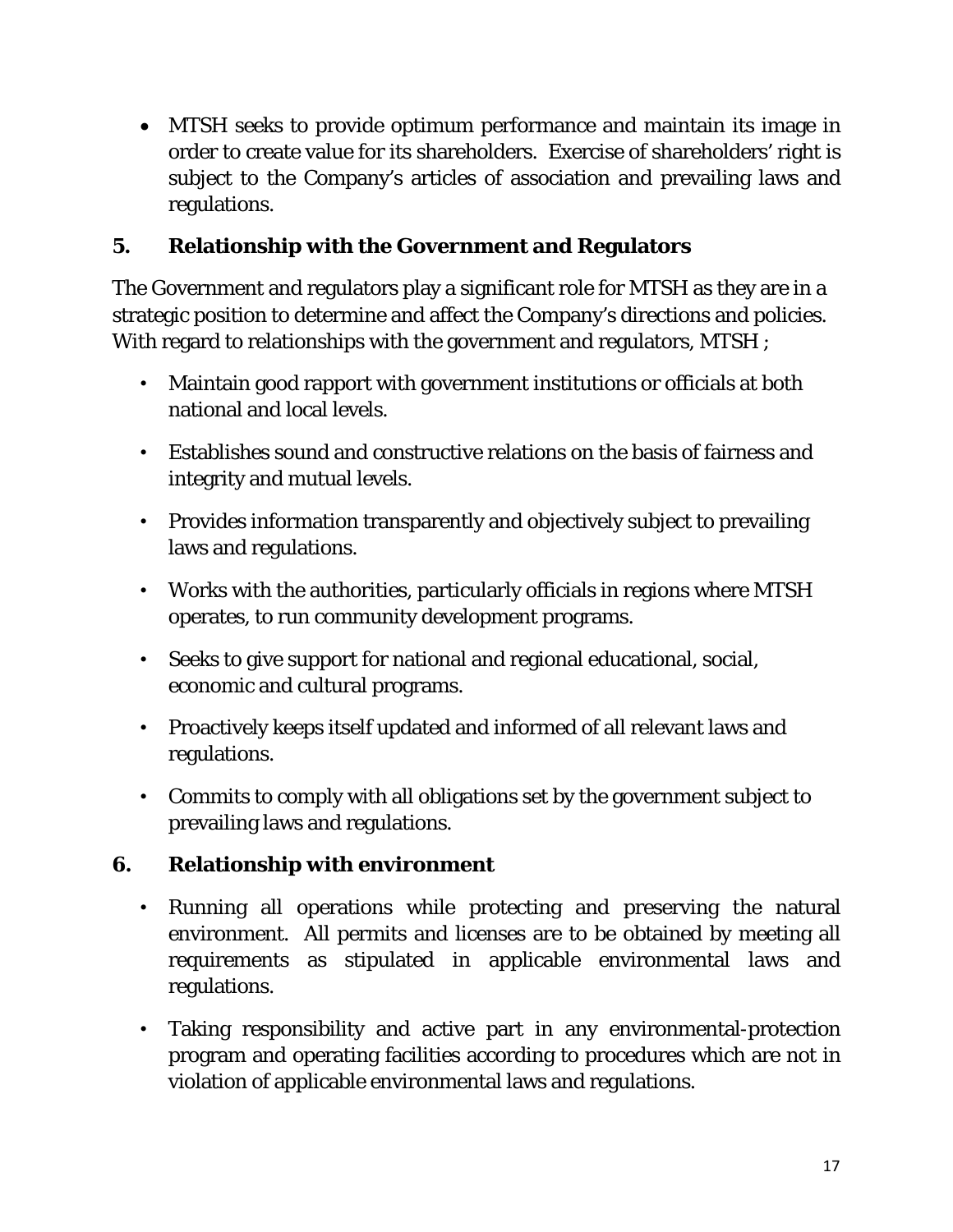# **7. Relationship with Goods/Service Providers**

Providers of goods and services are MTSH's business partners whose business is supplying goods and services that the company needs. With regard to relationship with goods/service providers, MTSH:

- Makes arrangement for open, transparent and accountable tenders involving prospective goods/service providers with good reputation.
- Avoid involving suppliers with familial relations with the Company's decision makers and /or relations with possible conflict of interest.
- Maintain sound communications with providers of goods/services and properly follow up claims and objections.
- Do not accept, offer or give presents or make payments that would allegedly affect decision making processes or anything similar that would be considered embarrassing or inappropriate.
- Lay down agreements in written documents, the preparation of which shall be based on good faith and mutual benefits.

# **8. Relationship with Creditors/Investors**

In dealing with creditors, MTSH will always take into consideration appropriateness, fairness with respect to creditors/investors.

- a. Equal opportunities
	- Establishing relations with creditors/investors on the basis of equality, equity and mutual trust.
	- Selecting creditors/investors based on professionalism, strategic benefits and matching internal and external values and accountable reliability.
	- Providing actual and fair information to prospective creditors/investors.
- b. Accountability
	- Comply with applicable laws and regulations.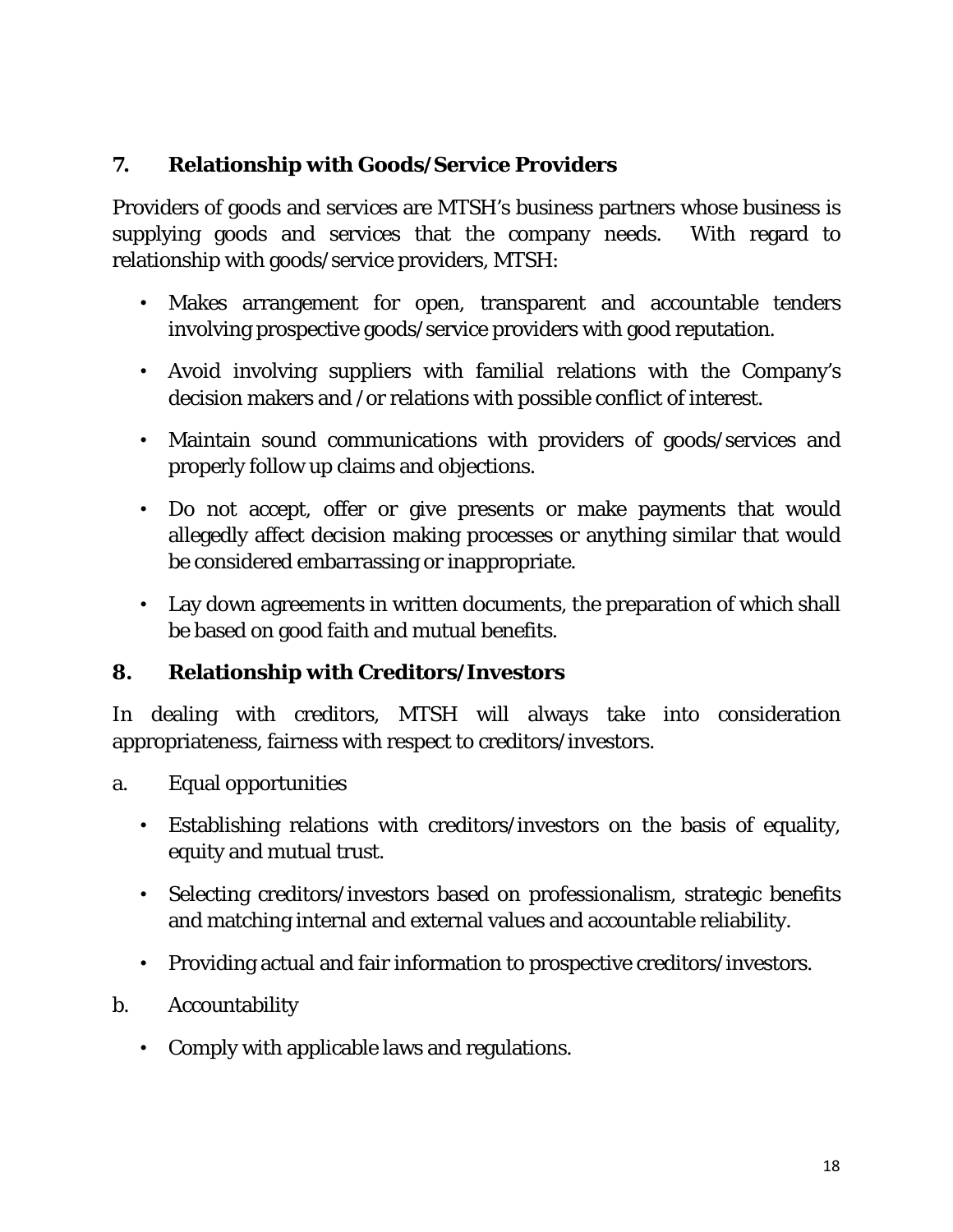- Laying down agreements in written documents based on good faith and mutual benefits.
- Avoiding conflicts of interest with prospective creditors/investors.

# **9. Relationship with Surrounding Communities**

- Giving support to community organizations and activities all over the country so long as it is not against the principles of Corporate Governance and taking part in beneficial social and charitable programs. Personnel of MTSH are encouraged to get involved as individuals in such organizations and activities or programs to help improve MTSH's image.
- Engaging it in businesses that would create value and positively impact economic growth.
- Preventing businesses that would be in conflict with the ethical standards and applicable laws and regulations and detrimental to the public laws.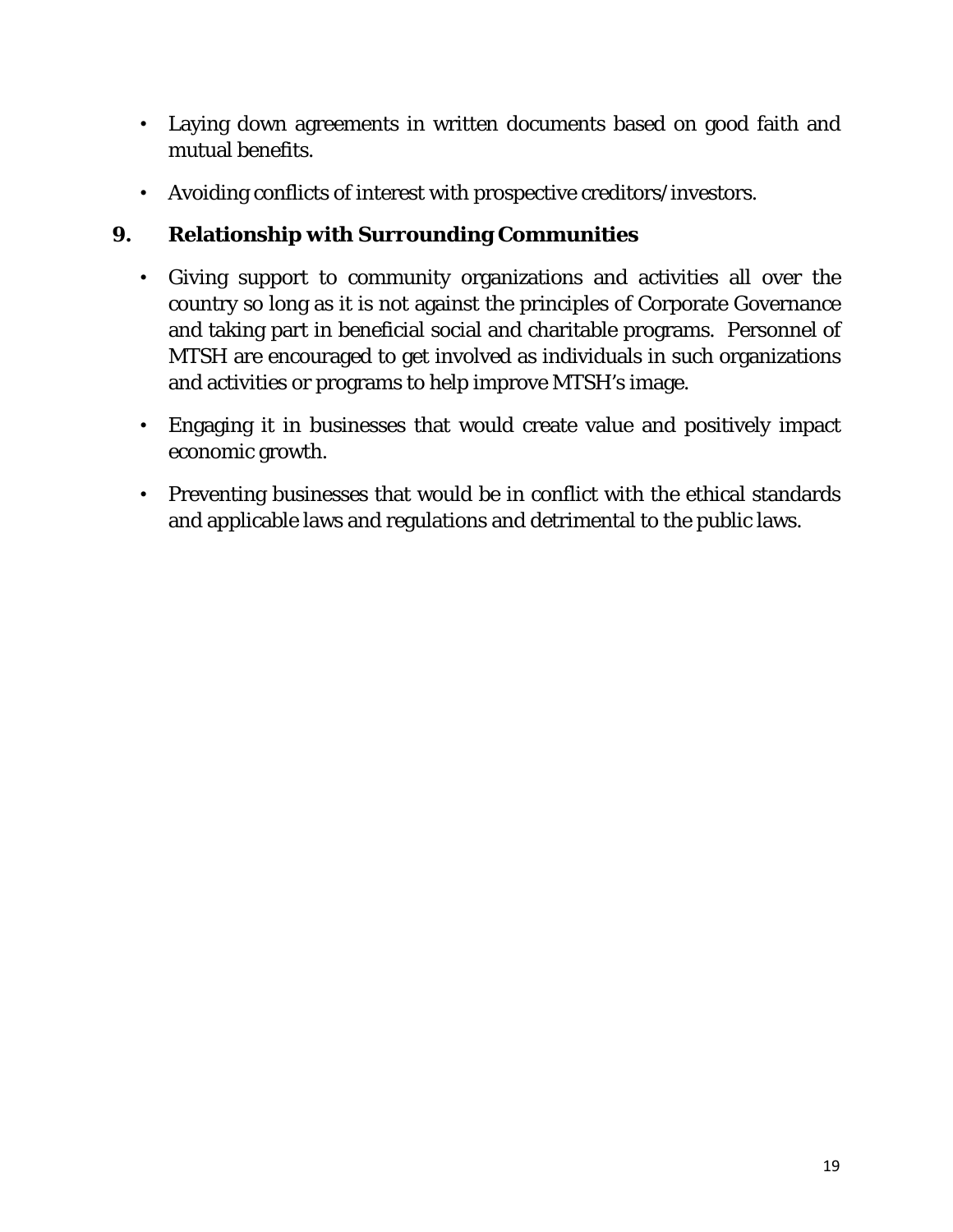# *5. Work Ethic*

Work ethics govern the ways individuals act and behave toward, and interact and work with, other parties inside and outside the company, and establish corporate and work cultures.

# **1. Guide to Individual Behavior**

- a. Individual attitudes
	- Act as a good Corporate Citizen by obeying company policies and applicable laws and regulations.
	- Remain fully loyal toward the company by avoiding undertakings that would potentially or actually result in conflicts of interests between the individual and the company.
	- Work professionally and cost-efficiently to provide optimum performance.
	- Capitalize on and develop personal capacities, and consistently make improvement for the best interest of the company.
	- Take part in the effort to create an environment that is conducive to work and work together to establish a sound working culture.
	- Channel aspiration using appropriate means in a logical and rational manner.
- b. Attitudes of an individual in relation to authority and position
	- Use his/her authority and position with full responsibility for the benefits of the Company and not for his/her own interest or the interest of others.
	- Use his/her authority and position to protect and use all Company's data, information, facilities and assets for the benefits of the company and not for his/her own interest or the interest of others.
	- Maintain the reputation of the MTSH by demonstrating attitudes and behavior expected from an individual with his/her authority, both inside and outside the company.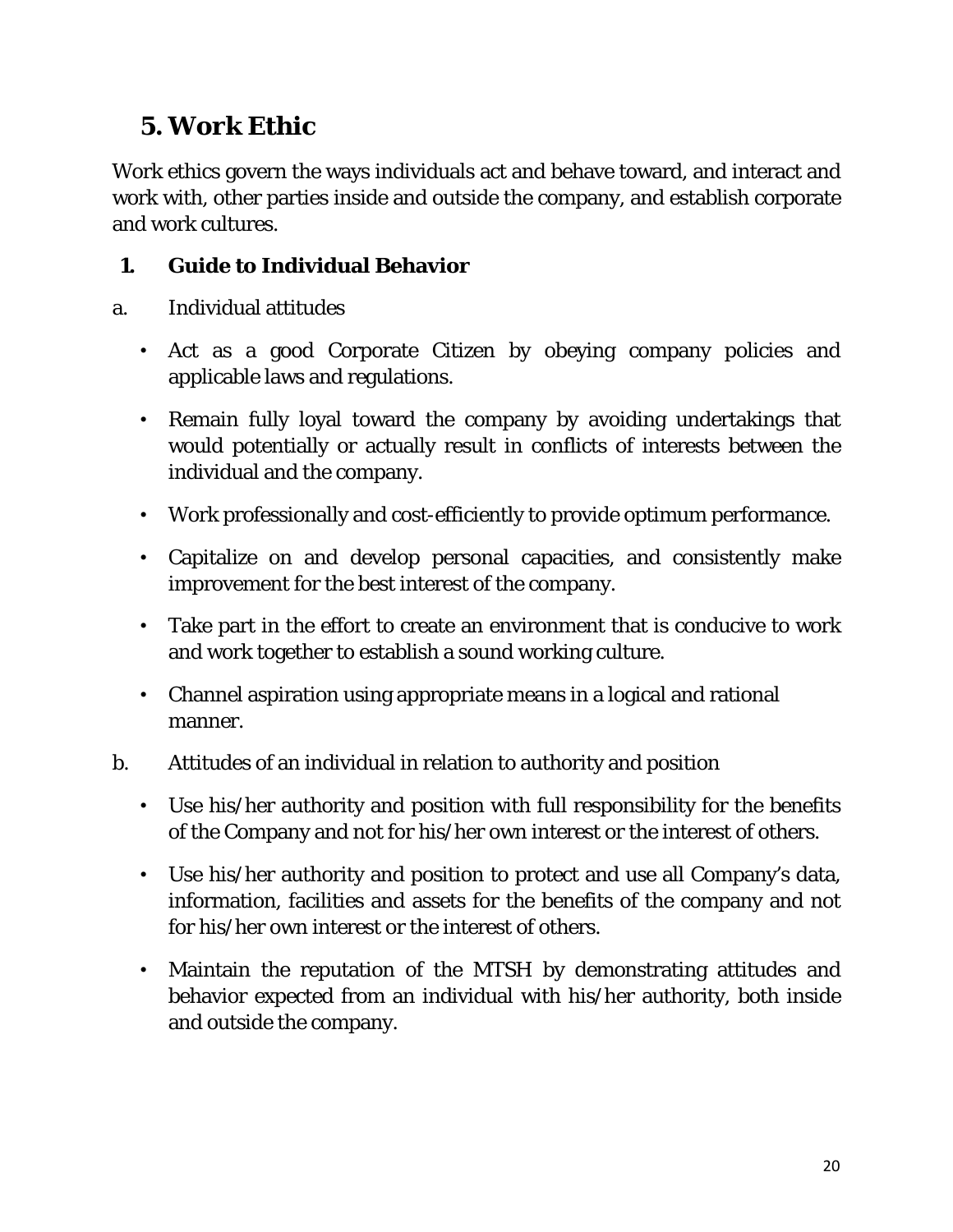- c. Relations of an individual with his/her superiors and subordinates
	- As a role model, lead and guide his/her subordinates and superior is responsible for his/her subordinate's attitudes, work, performance and achievements.
	- A Subordinate should be active in developing and implementing his/her personal potential under the direction and supervision of his/her superior.
	- Accept and respect each other and work together in an atmosphere of openness and fairness based on the principles of equality and sincerity and with good faith.
- d. Relations among individuals
	- Respect, remind and encourage each other and work together for the required performance of each individual's duties and responsibilities.
	- Ensure integrity and transparency and develop capacities to establish harmonious relationship.
	- Develop and share information and knowledge gained.
- e. Relations between a corporate individual with another stakeholder individual
	- Respect stakeholder outside the company regardless of their status, ethnic group, race, religion and gender.
	- Each corporate individual should treat stakeholder with respects and give them the best services as expected in the performance of his/her duties.
	- Provide services to stakeholders with orientation toward result, problem solving and timeframe.

# **2. Compliance with Laws and Regulations**

- Every employee will always perform his/her duties and responsibilities in dealing with other parties according to internal MTSH policies and applicable laws and regulations.
- Compliance with internal company policies and prevailing laws and regulations is part of every individual and group accountability, working in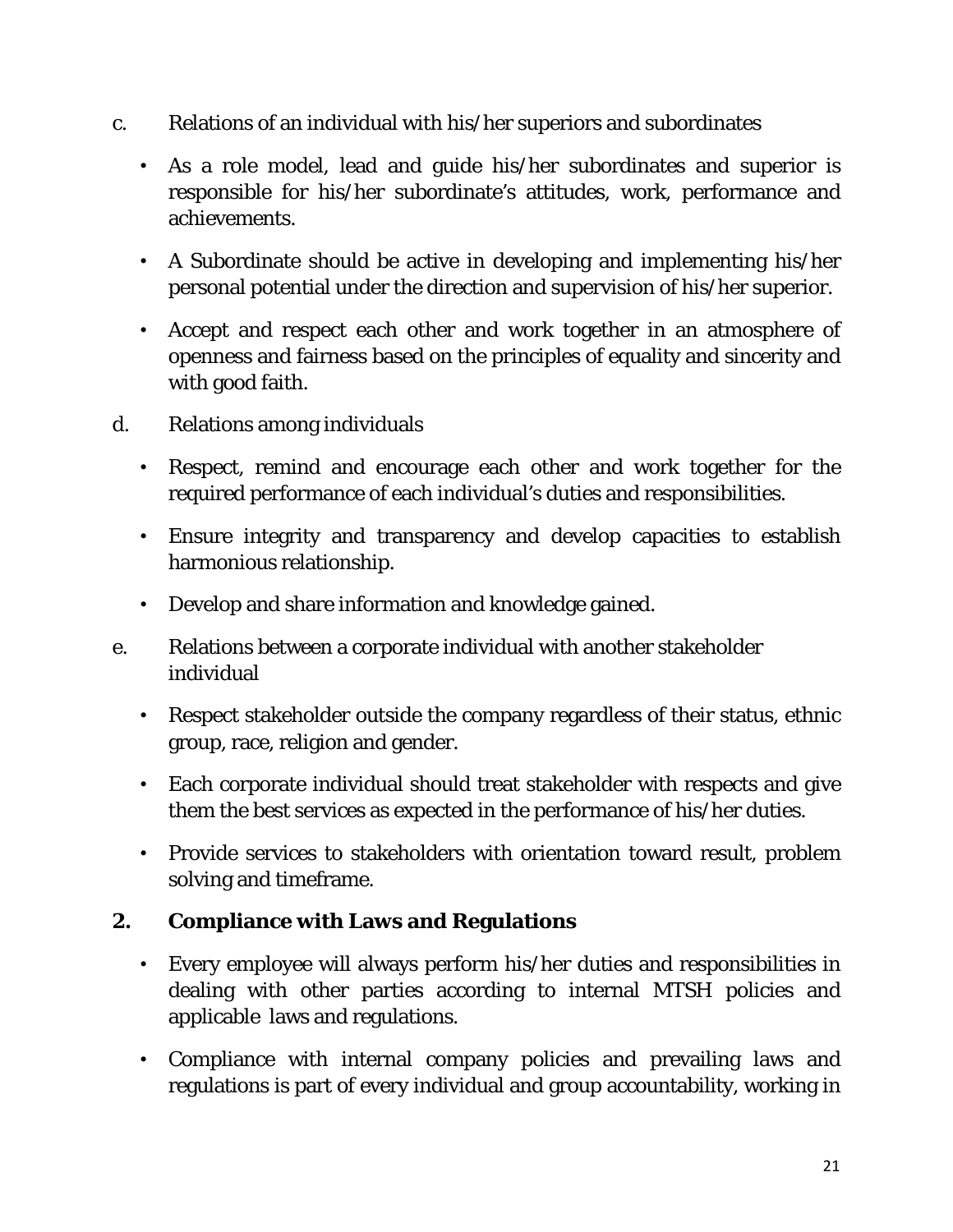parallel with the accountability of MTSH as stipulated in the Company's code of business ethic.

# **3. Information Confidentiality**

• Every employee shall keep confidential MTSH's business information including but not limited to MTSH's corporate customer data, processes, products and services, either in writing or otherwise, as well as information related to research, accounting, marketing and sales and information related to identified or prospective customers and other customer information and information which is not public consumption and other valuable documents classified as confidential.

Every employee shall treat confidential information which comes under his/her possession during the performance of his/her duties according to the following rules :

- a. Protecting confidential information
	- Every employee shall protect and not disclose confidential information of the MTSH, accepts as permitted and stipulated in the Code of Conduct. This rule also applies to employees not working for MTSH subject to prevailing laws and regulations.
	- Any former member of the Board of Directors and Executive Directors and employee of the company and any shareholder who has transferred his/her shares, are not allowed to disclose any information which the company considered as confidential and which they obtained while they were still working for the Company or holding the Company's shares, unless such information is required for the purpose of examination or investigation according to prevailing laws and regulations or is no longer considered confidential by the Company.
	- Every member of MTSH's Board of Directors and Executive Directors, shareholders and employees is prohibited from abusing information related to the company, including but not limited to information on business takeover, merger and buyback plans.
- b. Information access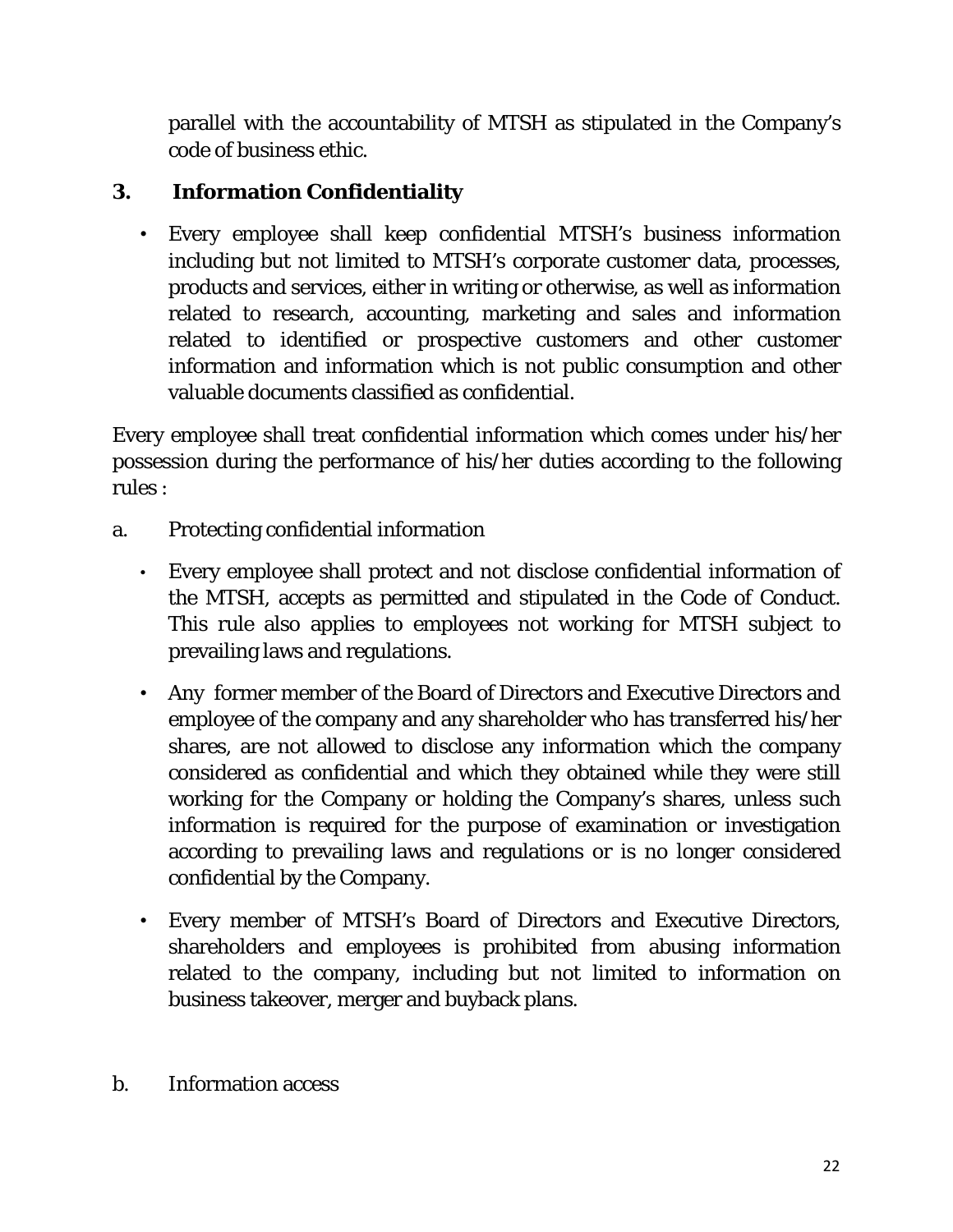Every employee, based on his/her authority and scope of work, can access to company information both general and specific nature, which he/she requires. Information which he/she has obtained cannot be disclosed to any other party who does not have any interest in it or who is not authorized to receive it, inside or outside the Company.

c. Information disclosure

Disclosure or use of Company confidential information either orally or in writing, to any party, either an individual, a company, an association and any other legal entity, either for their own benefit or for the benefit of others, must be approved in writing by MD/CEO.

d. Insider Trading

Preventing insider trading is necessary to comply with securities laws and to preserve the reputation and integrity of MTSH as well as that of all persons affiliated with the Company. "Insider trading" occurs when any person purchases or sells a security while in possession of inside information relating to the security. While, "inside information" is information that is both "material" and "non-public." Insider trading is also prohibited to all MTSH Board of Directors, Executive Directors and employees, and violation of this Policy may result in Company-imposed sanctions, including removal or dismissal for cause and also it is punishable by law Any employees who, due to his/her position or job, have access to material information that may affect MTSH value is not allowed to disclose such information to any other party. MTSH will make all efforts possible to protect the interest of its stakeholders who might potentially suffer from any act of insider trading.

- No members of Board of Directors, Executive directors or employee shall purchase or sell any type of security while in possession of material, nonpublic information relating to the security, whether the issuer of such security is the Company or any other company.
- No members of Board of Directors, Executive directors or employee shall directly or indirectly communicate (or "tip") material, non-public information to anyone outside the Company (except in accordance with the Company's policies regarding the protection or authorized external disclosure of Company information) or to anyone within the Company other than on a need-to-know.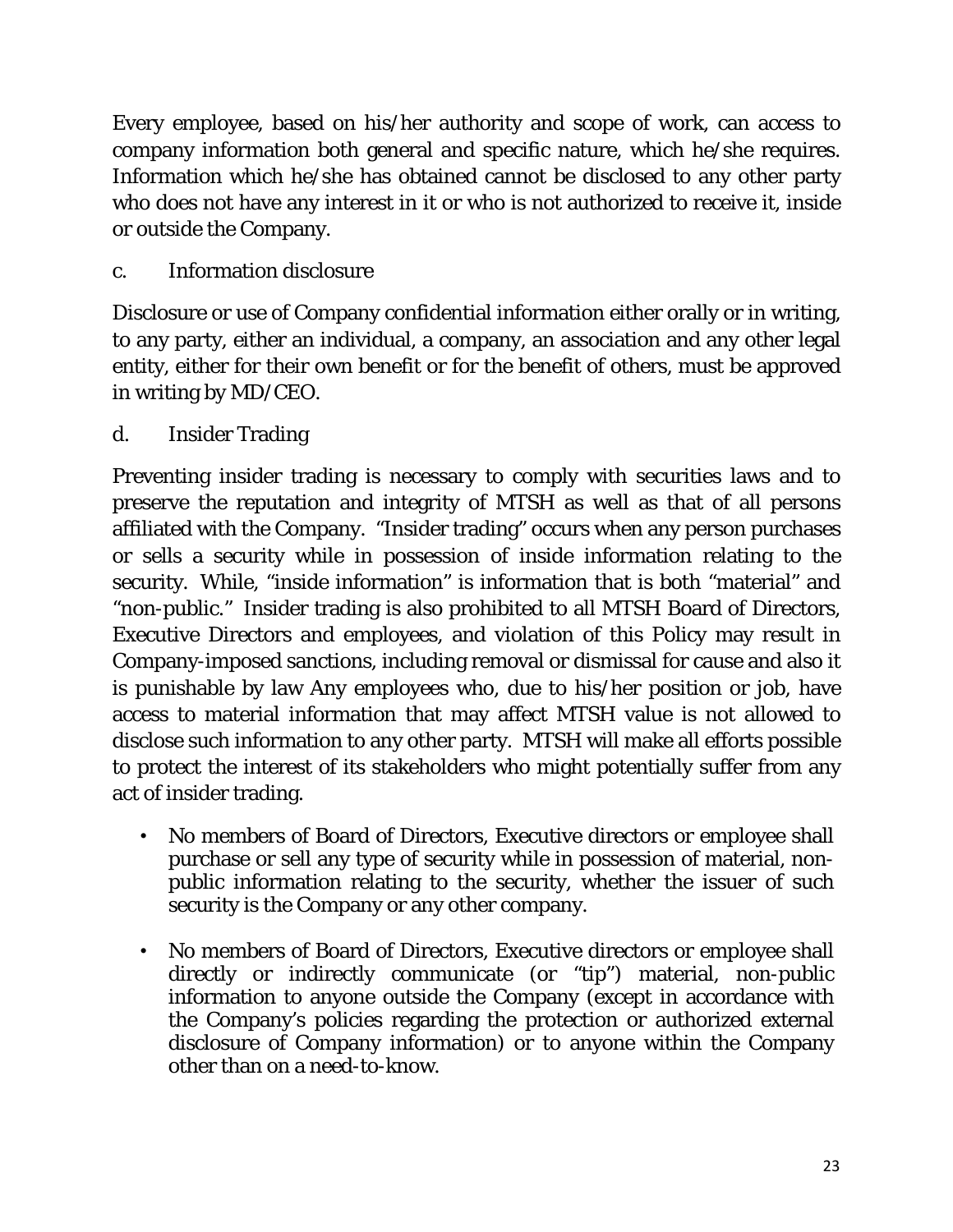- Insider trading refers to the purchase or sale of a security while in possession of "material non public" information relating to the security or its issuer, " Securities" includes stocks, bonds, debentures, options, warrants and other convertible securities as well as derivative instruments.
- The materiality of a fact depends upon the circumstances. A fact is considered "material" if there is a substantial likelihood that a reasonable investor would consider it important in making a decision to buy, sell or hold a security, or if the fact is likely to have a significant effect on the market price of the security. Material information can be positive or negative and can relate to virtually any aspect of a company's business or to any type of security, debt or equity.

Examples of material information include (but are not limited to) information about corporate earnings or earnings forecasts; possible mergers, acquisitions, tender offers or dispositions; major new products or product developments; important business developments such as trial results, developments regarding strategic collaborators or the status of regulatory submissions; management or control changes; significant financing developments including pending public sales or offerings of debt or equity securities; defaults on borrowings; bankruptcies; and significant litigation or regulatory actions. Moreover, material information does not have to be related to a company's business.

• Insider include officers, directors and employees of a company and anyone else who has material inside information about a company. Insiders have independent fiduciary duties to their company and its stockholders not to trade on material, non-public information relating to the company's securities.

All officers, directors and employees of the Company should consider themselves insiders with respect to material, non-public information about the Company's business, activities and securities. Officers, directors and employees may not trade in the Company's securities while in possession of material, non-public information relating to the Company, nor may they tip such information to anyone outside the Company (except in accordance with the Company's policies regarding the protection or authorized external disclosure of Company information) or to anyone within the Company other than on a need-to-know basis.

Individuals subject to this Policy are responsible for ensuring that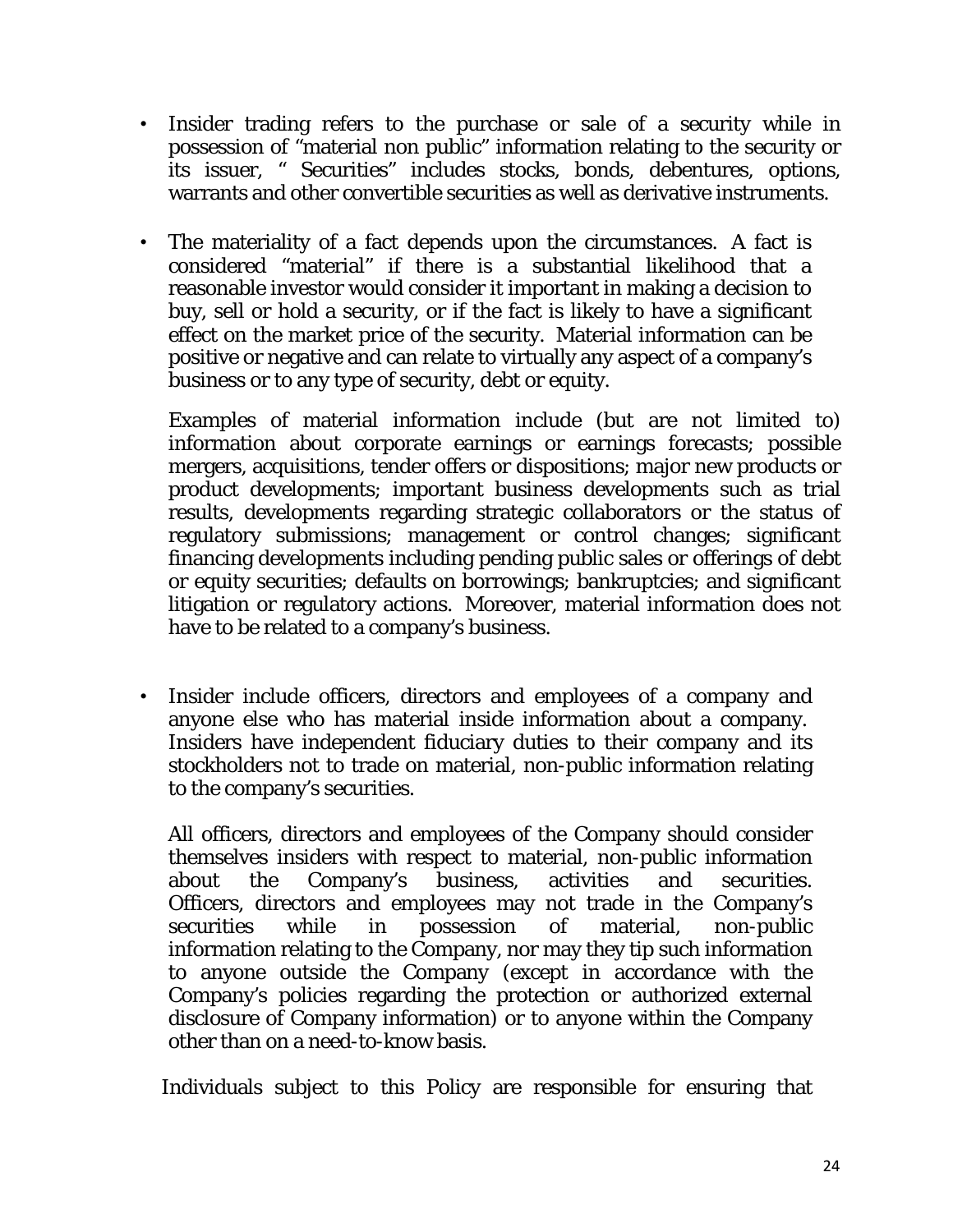members of their households also comply with this Policy. This Policy also applies to any entities controlled by individuals subject to the Policy, including any corporations, partnerships or trusts, and transactions by these entities should be treated for the purposes of this Policy and applicable securities laws as if they were for the individual's own account.

#### **Example of Insider Trading**

Trading by Insider

An officer of X Corporation learns that earnings to be reported by X Corporation will increase dramatically. Prior to the public announcement of such earnings, the officer purchases X Corporation's stock. The officer, an i

Trading by Tippee

An officer of X Corporation tells a friend that X Corporation is about to<br>publicly announce that it has concluded an agreement for a major<br>acquisition. This tip causes the friend to purchase X Corporation's stock in advance of the announcement. The officer is jointly liable with his friend for all of the friend's profits, and each is liable for all civil penalties of up to three times the amount of the friend's profits. The<br>officer and his friend are also subject to criminal prosecution and other<br>remedies and sanctions.

#### **4. Conflict of Interest**

A Conflict of interest is a condition in which the economic interest of the company is conflicting with the personal economic interest of a shareholder, a Board of Directors, a Director or an employee of the Company.

- a. Basic Principles regarding Conflict of Interest
	- 1. Every employee shall avoid conflict of interest of any kind. Employees are prohibited from carrying out any activity that would benefit to his/her own or to his/her family member or relative, either directly or indirectly.
	- 2. An employee is not allowed to take advantage of his/her own position or company facilities to support particular political activities.
	- 3. Shareholder who is having a conflict of interest shall cast a vote in a General Meeting of Shareholders (GMS) according to the resolution made by the shareholders with no conflicting interests.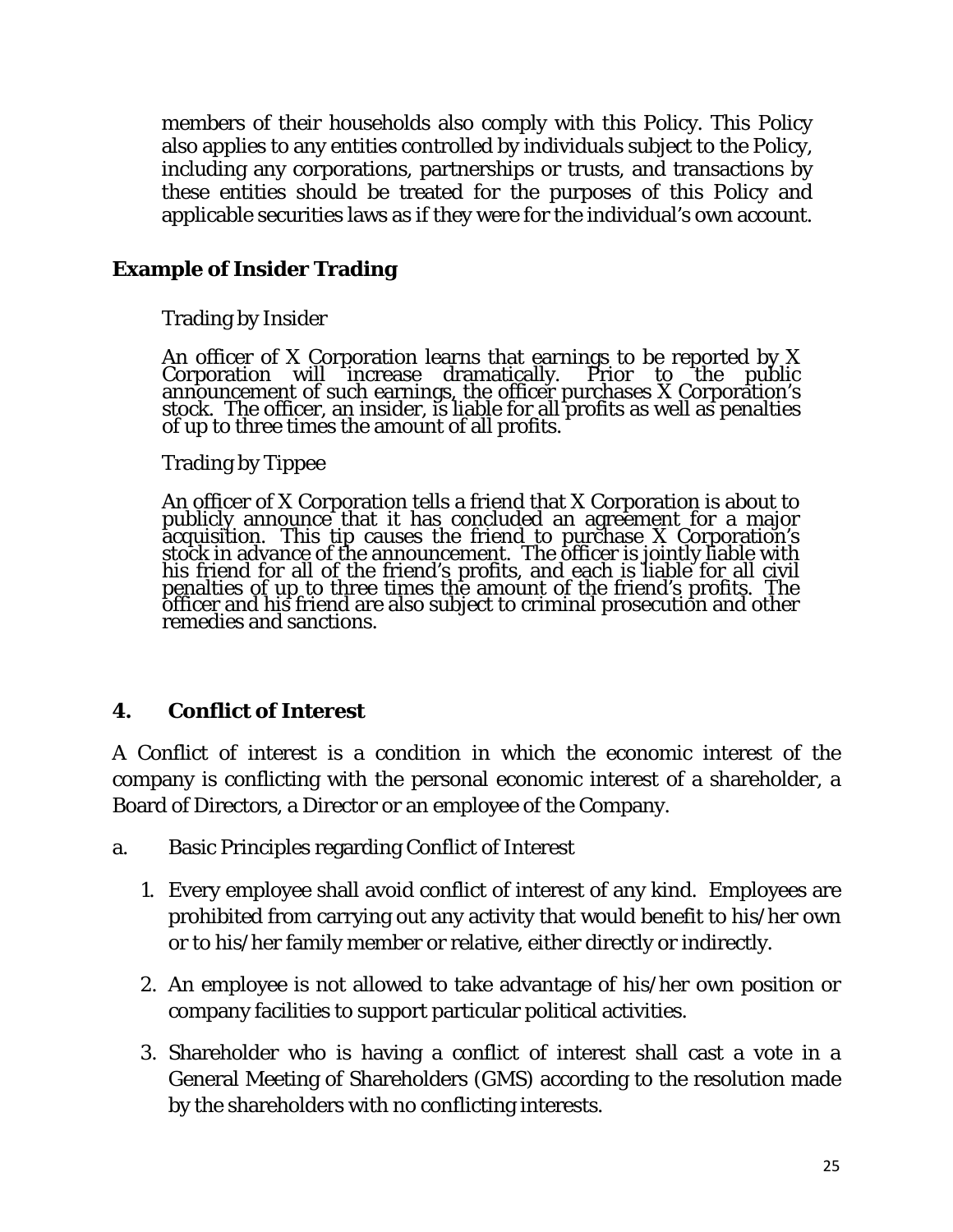- 4. Employees should not take advantage of their position for their own benefit or for the benefit of any other individual or party connected to MTSH.
- b. Conflict of Interest Category
	- 1. Having a financial interest in particular supplier or entities participating in a tender for supplying goods or services.
	- 2. Having a significant financial interest in a listed company which is a competitor of MTSH.
	- 3. Accepting or giving a gift or special treatment.
	- 4. A condition in which an external consultant gives advice to MTSH in the same time that particular consultant is also acting for the benefit of another party.

Except for the Arm-length transaction (Interested Person Transaction) as per description below is not considered as a conflict of interest.

#### **General Procedures**

The following procedures will be implemented by the Company in relation to Arm-length Transactions:

- (a) When purchasing any products or procuring any services from an Interested Person, two (2) additional quotations from non-Interested Persons will be obtained as a comparison to ensure that our Group's interests and mino Interested Persons. Pertinent factors, including but not limited to<br>quality, requirements, specifications, delivery time and track record will<br>be considered in determining the most competitive price or fee;
- (b) When selling any products or supplying services to an Interested Person, the price or fee and terms of two (2) other successful transactions of a similar nature with non-Interested Persons will be used as comparison to ensure that the interests of our Group and<br>minority Shareholders are not disadvantaged. The price or fee for the<br>sale of products or the supply of services shall not be lower than the lowest price or fee of the two (2) other successful transactions with non-Interested Persons;
- (c) when renting properties from or to an Interested Person, appropriate steps will be taken to ensure that such rent is matched with prevailing market rates, including adopting measures such as making relevant enquiries w landlords of similar properties and obtaining suitable reports or reviews published by property agents (including an independent valuation report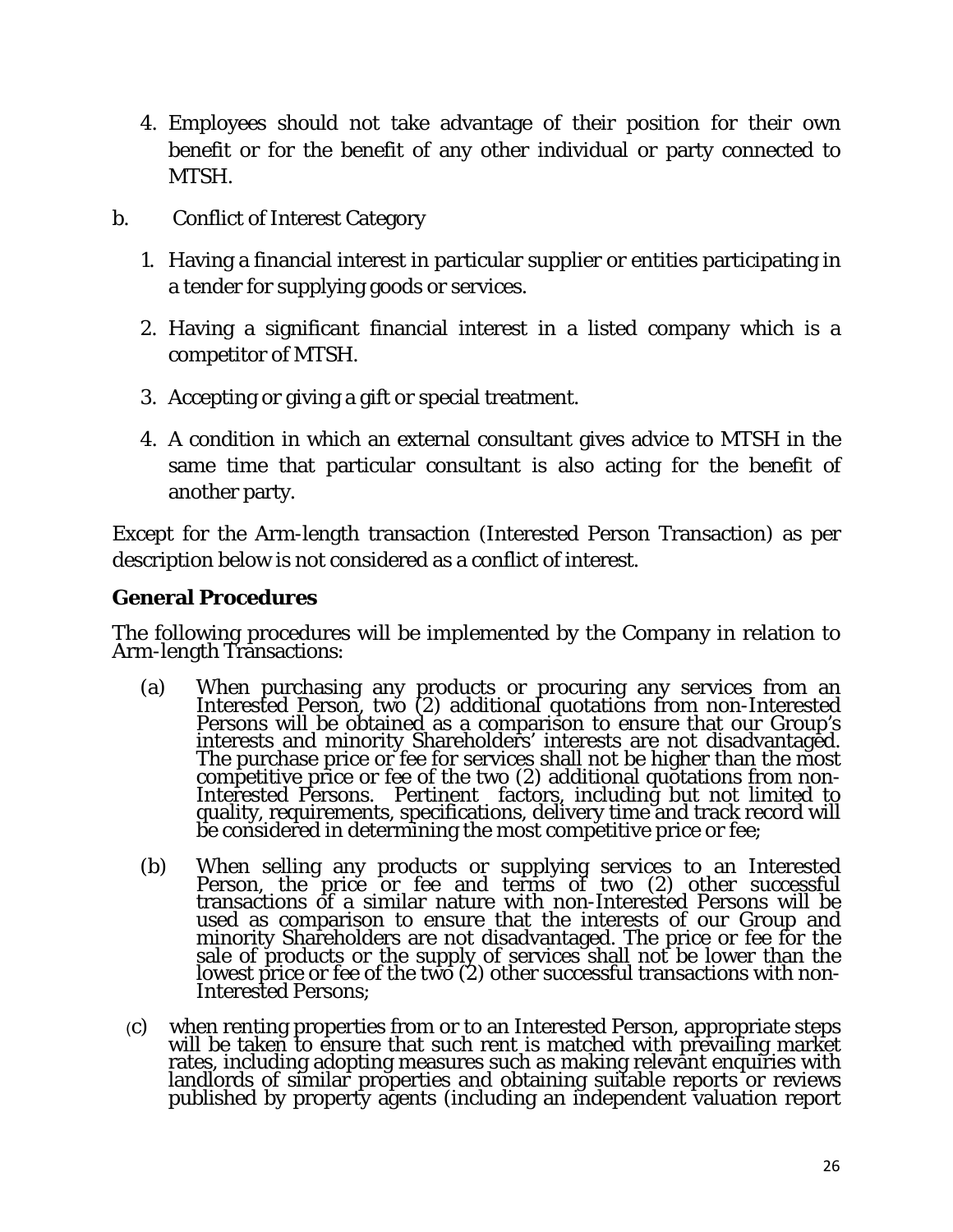by a property valuer, where considered appropriate). The amount payable<br>shall be based on the most competitive market rental rates of similar properties in terms of size, suitability for purpose and location, based on<br>the results of the relevant inquiries; and

(d) Where it is not possible to compare against the terms of other transactions with unrelated third parties and given that the products or services may be purchased only from an Interested Person, the Interested Person Transaction will be approved by either our MD/CEO or Chief Financial Officer, if he has no interest in the transaction, or failing which, our Audit<br>Committee, in accordance with our usual business practices and policies.<br>In determining the transaction price payable to the Interested Person such products and/or service, factors such as, but not limited to, quantity, requirements and specifications will be taken into account.

#### **Review and Approval Procedures**

- (a) All Interested Person Transactions entered into by the Company will be categorised in the following manner:
	- (i) Category 1: An Interested Person Transaction where the value thereof is equal or in excess of 3.0% of the latest audited net tangible asset of the Company.
	- (ii) Category 2: An Interested Person Transaction where the value thereof is below 3.0% of the latest audited net tangible asset of the Company but is equal to or in excess of Ks 100,000,000.
	- (iii) Category 3: An Interested Person Transaction where the value thereof is below Ks 100,000,000.
- (b) The relevant thresholds applicable in determining each category of Interested Person Transaction may be revised by our Board from time to time as may be considered appropriate by our Board.
- (c) Category 1 Interested Person Transactions must be approved by our Audit Committee prior to entry.
- (d) Category 2 Interested Person Transactions need not be approved by our Audit Committee prior to entry, but must be approved by our MD/CEO and Chief Financial Officer prior to entry and shall be reviewed on a quarterly b
	- (e) Category 3 Interested Person Transactions need not be approved by our Audit Committee or MD/CEO or Chief Financial Officer prior to entry, but shall be reviewed on a quarterly basis by our Audit Committee.
	- (f) Our Audit Committee will review all Interested Person Transactions, if length basis. In accordance with the procedures outlined above, our Audit Committee will take into account all relevant non-quantitative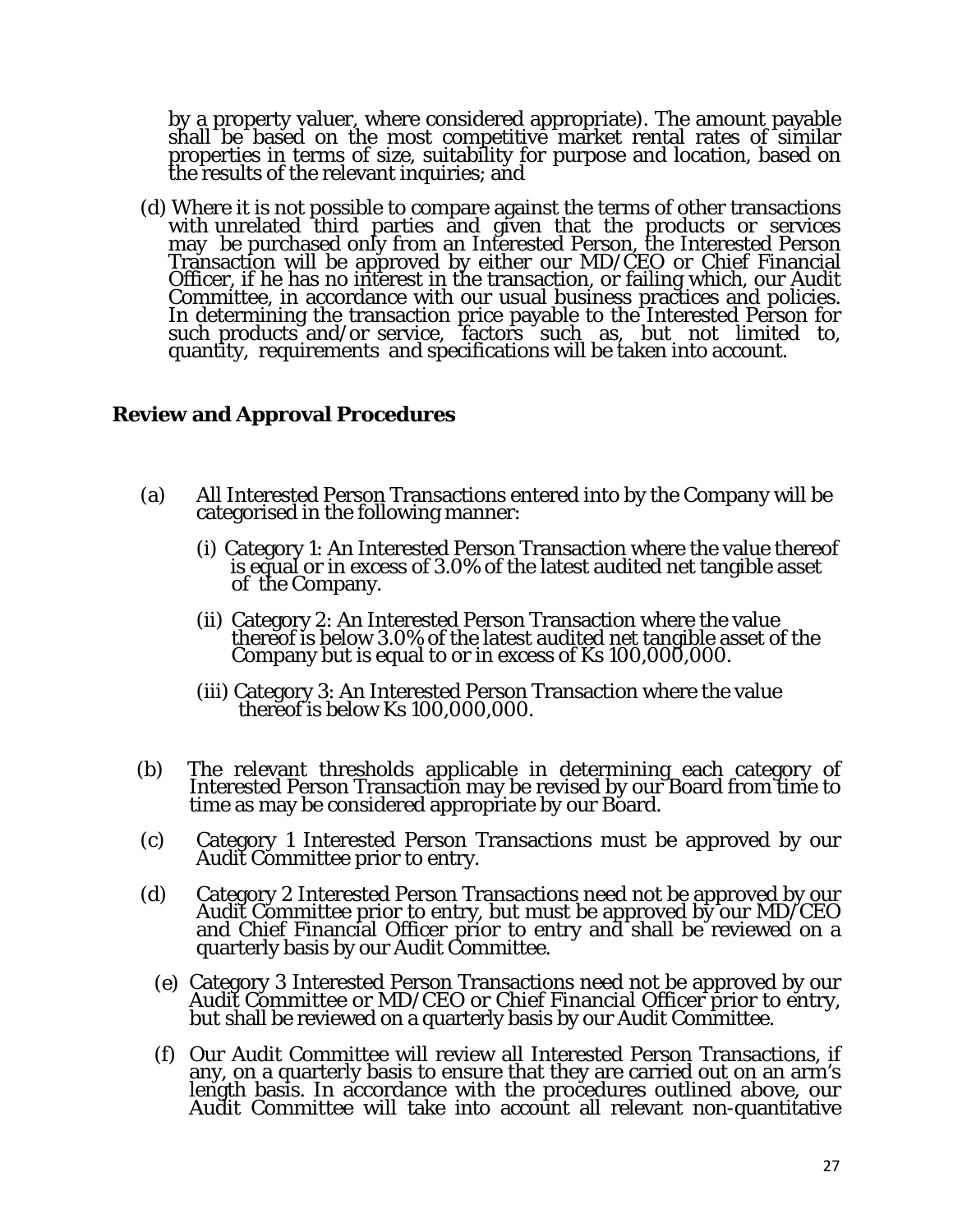factors.

- (g) We shall prepare all the relevant information to assist our Audit Committee in 'its review and will keep a register recording all Interested<br>Person Transactions. The basis for entry into the transactions,<br>including the quotations and other evidence obtained to support such<br>basis, shall a
- (h) The following will apply to the review and approval process for all categories of Interested Person Transactions:
- (i) If our MD/CEO or Chief Financial Officer has an interest in the transaction or is a nominee for the time being of the relevant Interested Person, the review and approval process shall be undertaken by the Chairman of our Audit Committee or another member of our Audit Committee (who is not a nominee of the Interested Person and has no interest in the transaction) designated by the Chairman of our Audit Committee from time to time for such purpose.
- (iii) If a member of our Audit Committee has an interest in a transaction or is a nominee for the time being of the relevant Interested Person, he shall abstain from participating in the review and approval process of the Audit Committee in relation to that transaction.

#### **Disclosure**

We will disclose in our annual report the aggregate value of<br>Interested Person Transactions entered into during the financial year<br>under review. The aggregate value of the Interested Person Transactions entered into with the same Interested Person (as determined reasonably by our Board) will also be disclosed.

#### **5. Giving and Accepting Gifts**

a. Prohibition on Awarding Gifts, Bribes and the Like

Employees of MTSH are not allowed to give or promise to give, either directly or indirectly, a gift, bribe or the like, to any government official, business partner or any other party connected to the Company, when such award is known to be or allegedly used to influence or encourage the party concerned to do or not do something in his/her position that would be contradict to his/her responsibilities.

#### b. Prohibition on Accepting Illegal Fees

Employees are prohibited from collecting any illegal fees from stakeholders for his/her own personal benefit and to the disadvantage of the Company, requesting any gift or entertainment or the like.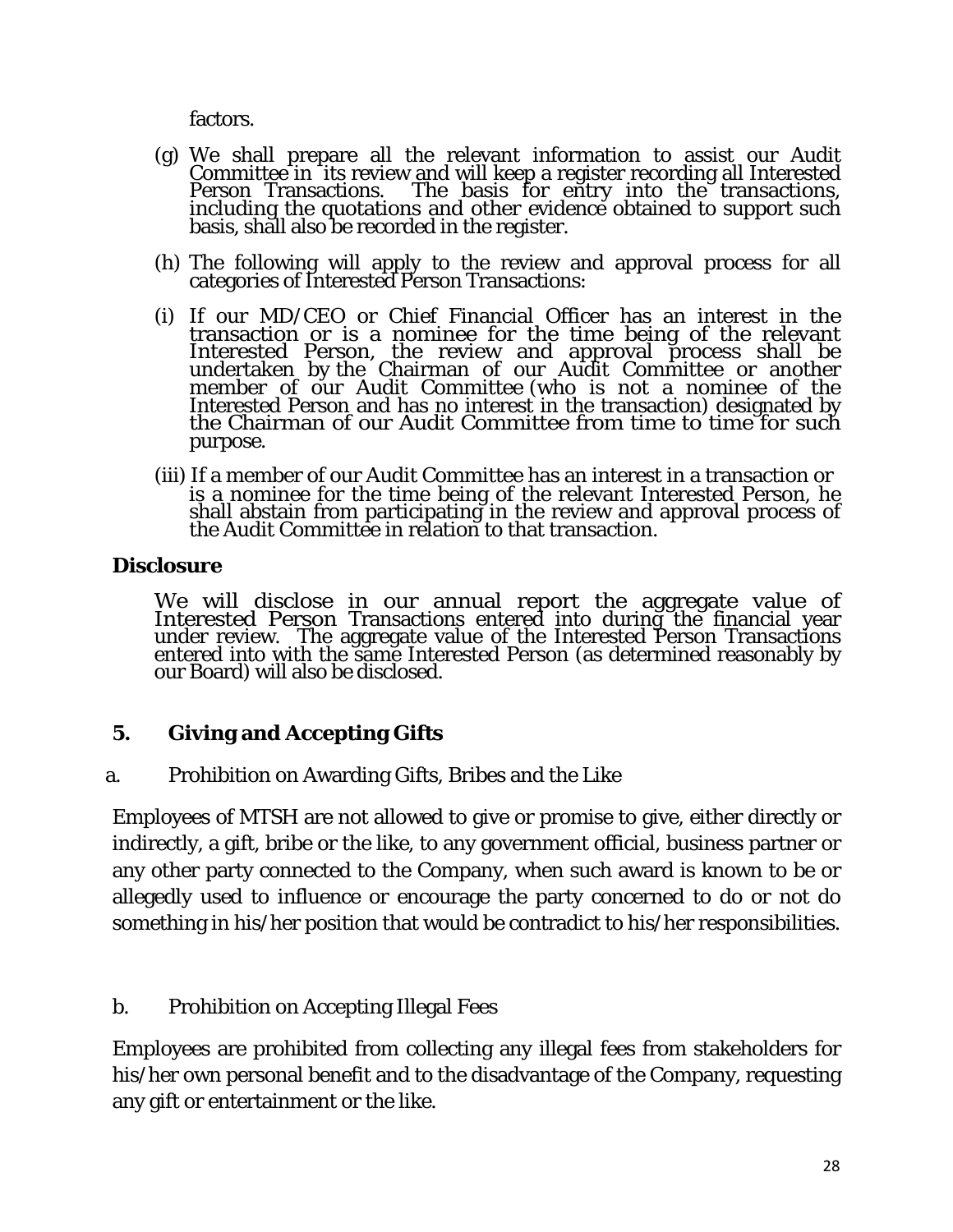# **6. Protecting Company's Assets**

- a. MTSH assets include tangible (buildings, money, equipment and system information technology) and intangible (intellectual property rights, trade secrets, inventions, business and technical information of sensitive nature, computer application programs, business and production knowledge and expertise) assets to be utilized properly and according to the authority given by the management.
- b. MTSH's assets cannot be used for personal benefit. All transactions should be approved by the management taking into account the delegation authority, review processes, and internal approval procedures.

# **7. Occupational Health and Safety**

All employees shall observe all occupational health and safety rules in order to establish a safe and healthy working environment.

## **8. Corporate Image**

- a. The image of MTSH which was established based on corporate values serves as the foundation to the employees to execute the operational activities, particularly in interacting and serving the Company's customers, business partners and other stakeholders.
- b. All employees utilize and develop their own capacities and constantly create innovations for the Company's benefit ad maintain company's image, loyalty and infrastructures and comply with what they should do or should not do to ensure customer satisfaction.

# **9. Accuracy of Recording**

- a. All assets, liabilities, revenues, expenses and business transaction must be accurately recorded in the company's accounts and records, comply with prevailing laws and regulations, accounting principles and financial procedures of MTSH.
- b. Performance evaluation of MTSH annual business plan and budget must include all necessary information as proposed or suggested.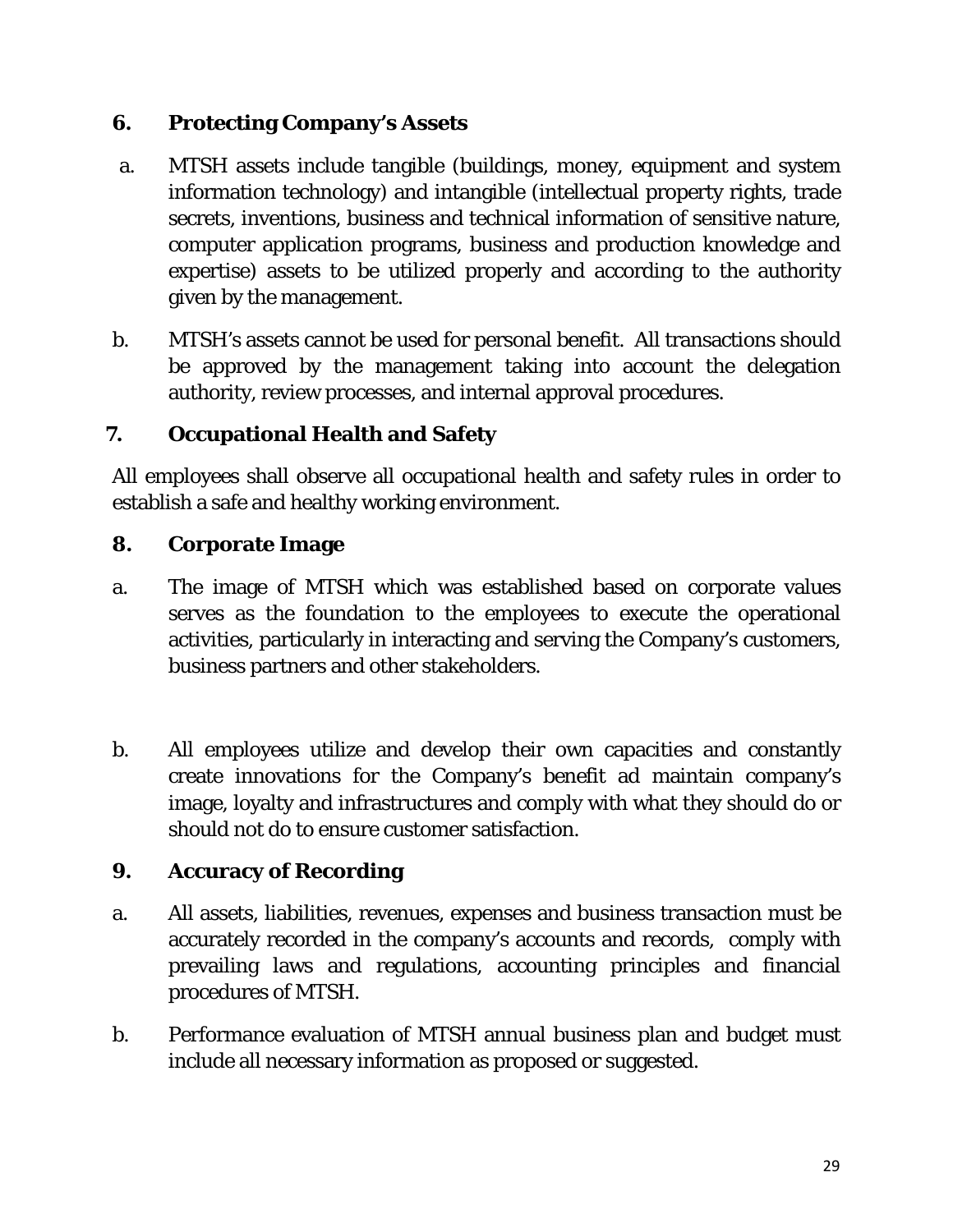c. Inform customers and suppliers of any errors and make necessary settlement by credit, reimbursement or other methods accepted by all parties concerned.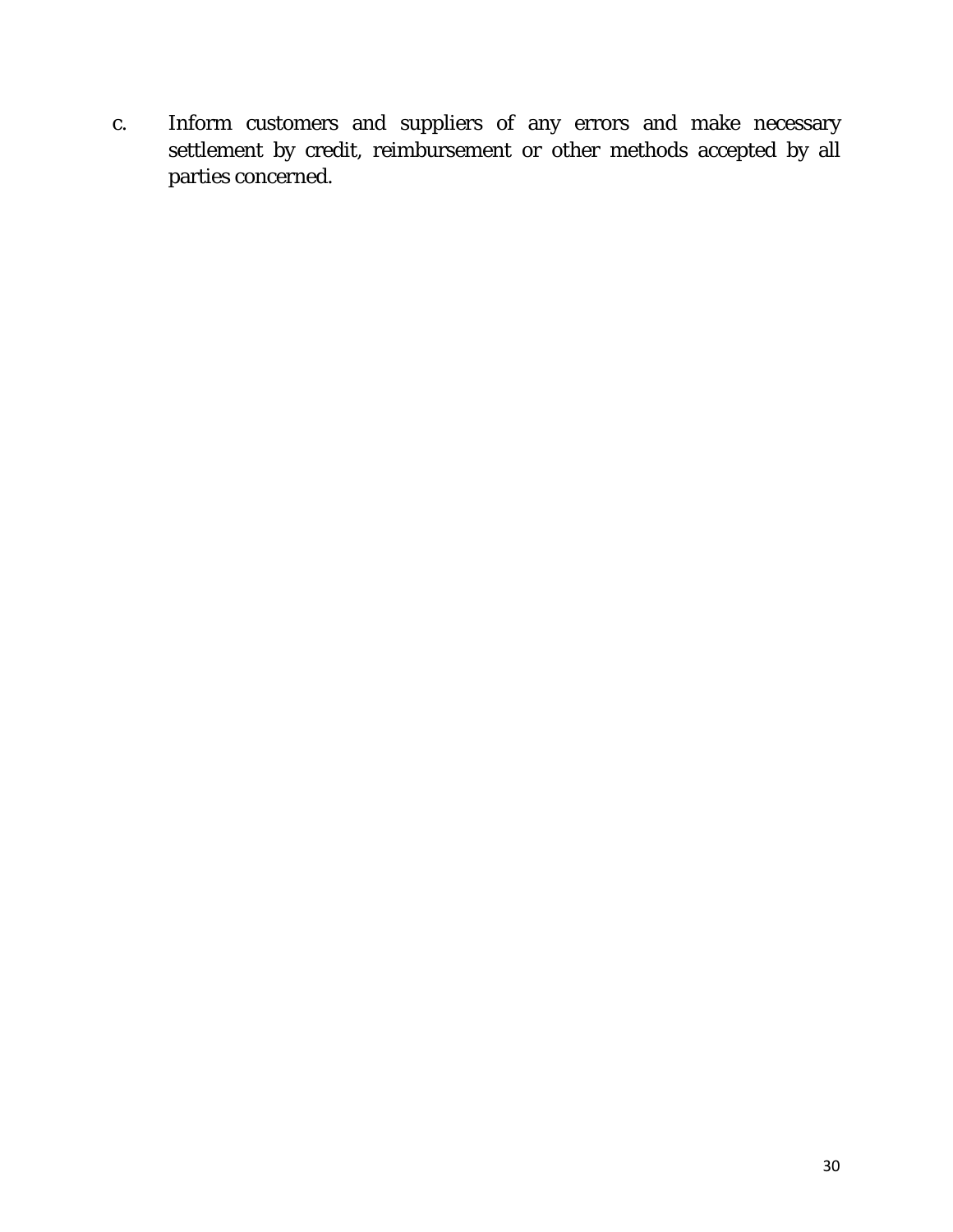# *6. Code of Conduct Manuals*

# **1. Underlying Principles**

- a. This Code of Conduct applies to all employees without any exception.
- b. The Executive Directors of MTSH is responsible for ensuring that the Code of Conduct is communicated to and understood and observed by all employees.
- c. Employees may raise questions about items in the Code of Conduct which are doubtful or which they do not understand to their superiors.

# **2. Socialization**

Socialization is an important stage on the implementation of the Code of Conduct. MTSH is committed to run an effective and comprehensive socialization program taking into account the following:

- a. Encourage all business partners to make a mutual and shared commitment.
- b. Socialize the Code of Conduct during employees induction and subsequent refresher programs run by MTSH to all its employees.
- c. Make application of ethics an integral part of the Company's business practices and assessment of all employees' performance.
- d. Update and revise the Code of Conduct and when necessary, elucidate it in various company policy and rules.
- e. Impose sanctions for violation of Company rules and develop a system for monitoring the implementation of the Code of Conduct.

# **3. Reporting a breach**

a. Employees may report any alleged violation of the code of ethics to their superiors or to the head administrative unit, either direct or indirect, or by mail. A written report should be addressed to Chairman and Managing Director/CEO of MTSH.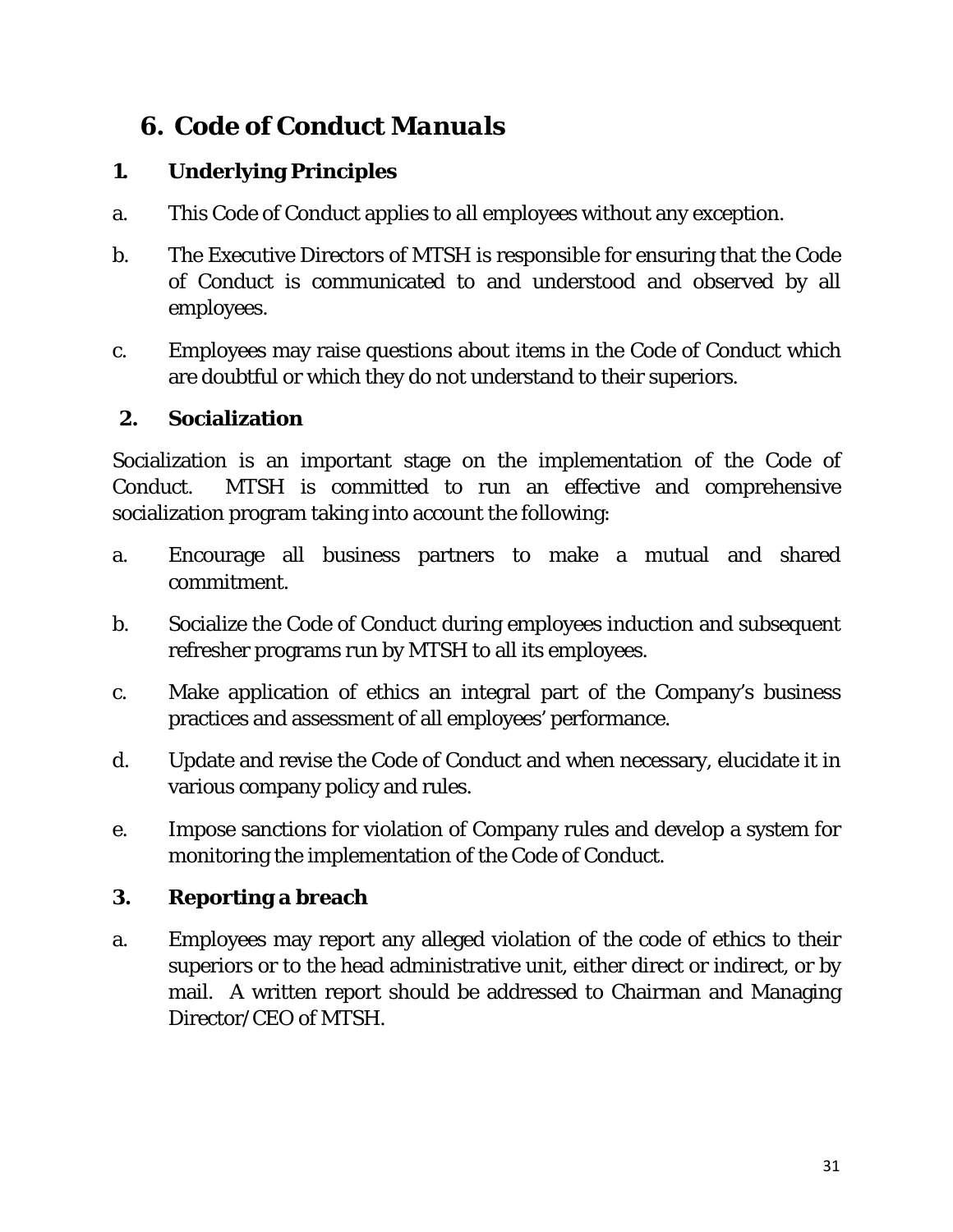- b. An employee who is aware of any violation or attempted to do violation which is considered to have significant impact to the Company but fails report such event, might be considered to have committed equal to the offender.
- c. An official or superior who tries to cover up an offence or does not want to charge any sanction to an employee proven to have committed an offense, shall be considered to commit the same and may be subject to a sanction under applicable Company policy.

The following should be taken into consideration:

- a. Reporting individuals should supply clear identity and give recommendations or even provisional evidence of the alleged offense.
- b. Reporting individuals may conceal their identity (although it should be reminded that lack of identity information may hamper the Company's effort to run a fair investigation and may also lead to the Company's inability to conduct a proper investigation).

A letter sent without details identification might be used as initial information based on certain considerations. However, a letter without clear identity will not be prioritized for further investigations and may be ignored.

- c. No sanction shall be imposed on the reporting individual if the offense is proven to be committed, unless he/she is involved in the violation of the ethical standards and or his/her report is incorrect or is a false accusation.
- d. Confidentiality of the reporting individual's identity shall be maintained unless its disclosure:
	- is required in relation to the report or the investigation currently run by the authorities.
	- is for the interest of the Company and is in line with the Code of Conduct implementation purposes.
	- is required to maintain the position of MTSH before the law.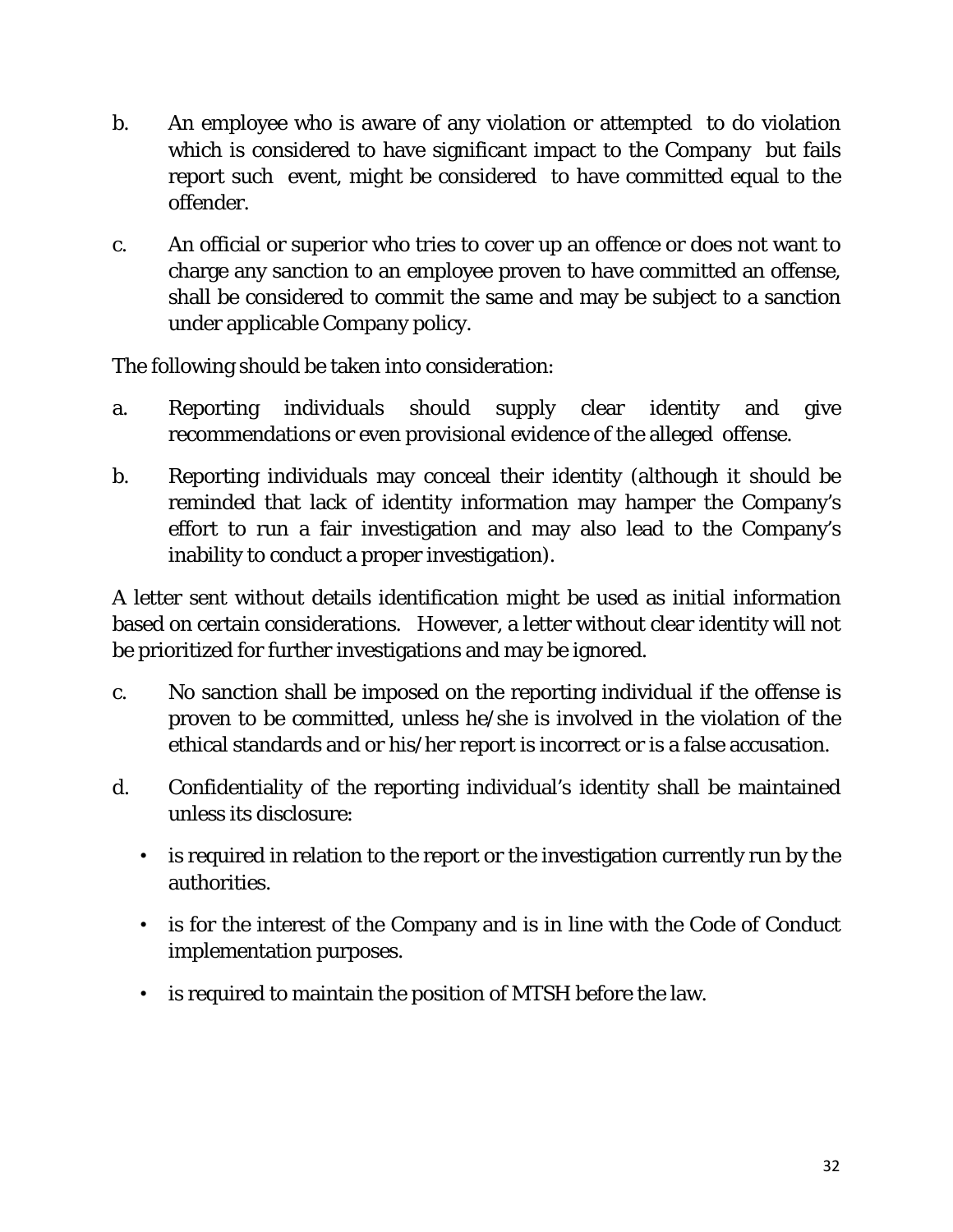#### **3.1 Whistle Blowing Policy**

All employees or third party contractors who are related in term of businesses with MTSH are expected to carry out their duties in a manner that is consistent with the Code. As a conscious and vigilant organization, MTSH believes in the conduct of the affairs of its constituents in a fair and transparent manner, by adopting the highest standards of professionalism, honesty, integrity and ethical behavior. When employees or others above mentioned third parties become aware of circumstances, which are not in compliance with the Code, then they should communicate their suspicions using the "whistle blowing" policy.

 The term "whistle blowing" is used to describe when an employee (or ex employee) discloses wrongdoing within an organization. Such wrongdoing can include unlawful conduct, financial malpractice or dangers to the public or the environment. Public disclosure of confidential information about an organization could clearly be a breach of an employee's contract; therefore special arrangements are needed to protect both the employee and the organization. It is important that the employee's concerns about illegal or unethical activities can be raised without fear of victimization, retaliation and that the organization is alerted to malpractice early so that it can be stopped and the perpetrators dealt with.

 A whistle blowing procedure allows employees to raise concerns with management about the conduct of others that they consider to be in some way damaging to the organization or others within it.

#### **4. Sanctions**

- a. Any violation of the Code of Conduct will be strictly responded.
- b. Employees are expected and required to immediately inform any actual or alleged violation of the Code of Conduct to their own unit.
- c. Human Resource Department through the Employee Case Settlement unit has the authority to determine whether or not there has been a Code of Conduct non-compliance.
- d. Every proven violation of the Code of Conduct shall be subject to sanction under the Employee Discipline.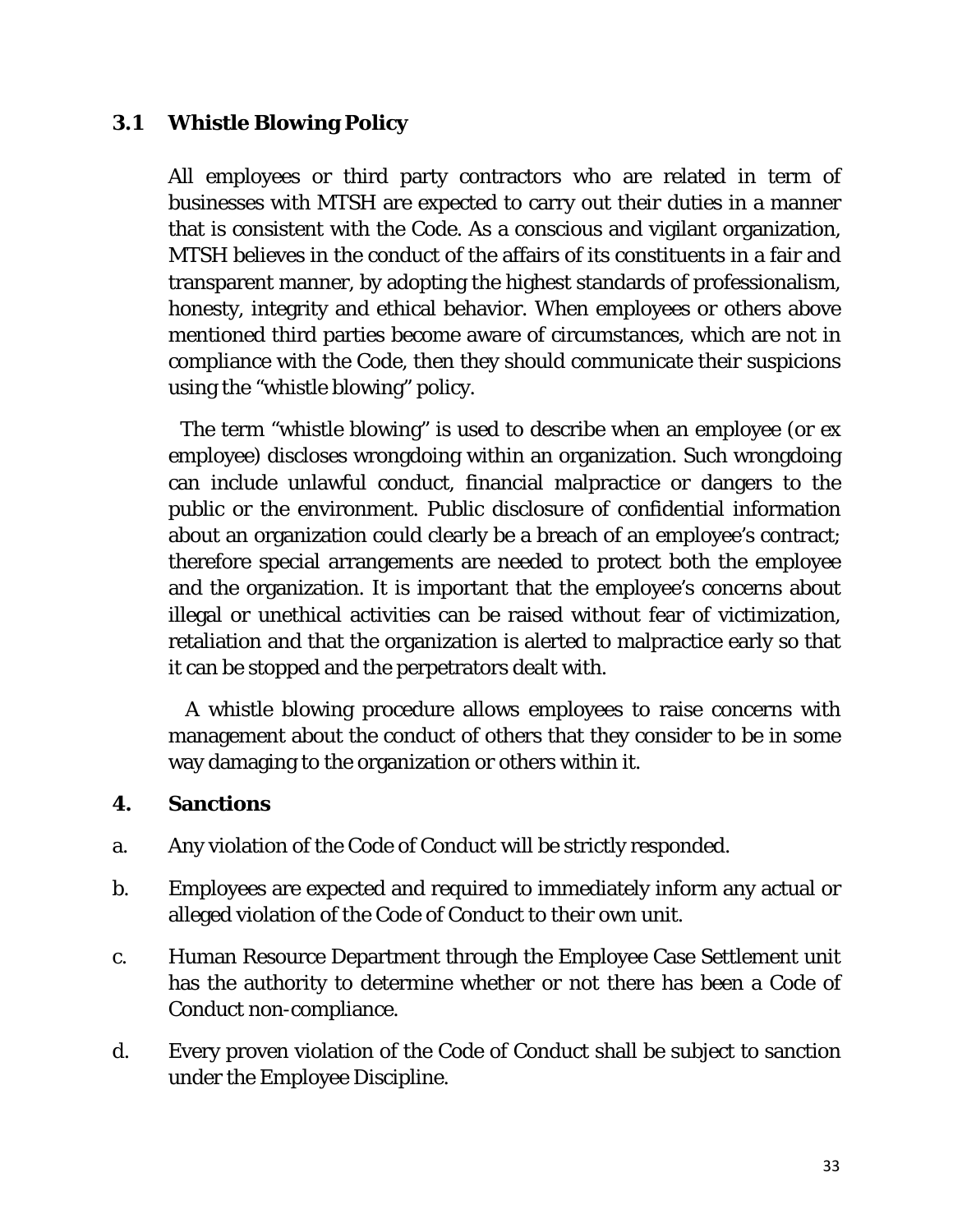# *7. Disclosure Manuals*

The essence of Corporate Governance is transparency. The more transparent the internal working of the Company, the more difficult for Executive Directors to mismanage the Company or misappropriate the assets.

# **7.1 Overseeing and Coordinating Disclosures**

- The Board of the Company shall identify an Employee who would be responsible to ensure timely and adequate disclosure of Price Sensitive Information (Public Spokesperson) pursuant to this Code as required under the Regulations. In case there is no Public Spokesperson appointed by the Board, the Compliance Officer shall discharge the relevant functions. In case the Public Spokesperson is not the Compliance Officer, he/she shall report to the Managing Director/Chief Executive Officer as the case may be and shall also coordinate with the Compliance Officer.
- The Public Spokesperson /Compliance Officer as the case may be, shall be responsible for ensuring that the Company complies with continuous disclosure requirements, overseeing and coordinating disclosure of Price Sensitive Information to stock exchanges, analysts, shareholders and media, and educating staff on disclosure policies and procedures. The Public Spokesperson /Compliance Officer as the case may be, shall also ensure that the guidelines for Interacting with Media & External Publics applicable for MTSH are complied with.
- All disclosure/dissemination whatsoever of any information (save and except disclosure required to be made under any law or under this Code) on behalf of the Company shall be first marked to the Public Spokesperson/Compliance Officer as the case may be, for approval. Any such information shall be made public or published on behalf of the Company only if the same is approved by the Public Spokesperson/Compliance Officer as the case may be. In case of doubt, the Public Spokesperson/ Compliance Officer as the case may be, shall consult and seek approval of the Managing Director/ Chief Executive Officer before dissemination of such information.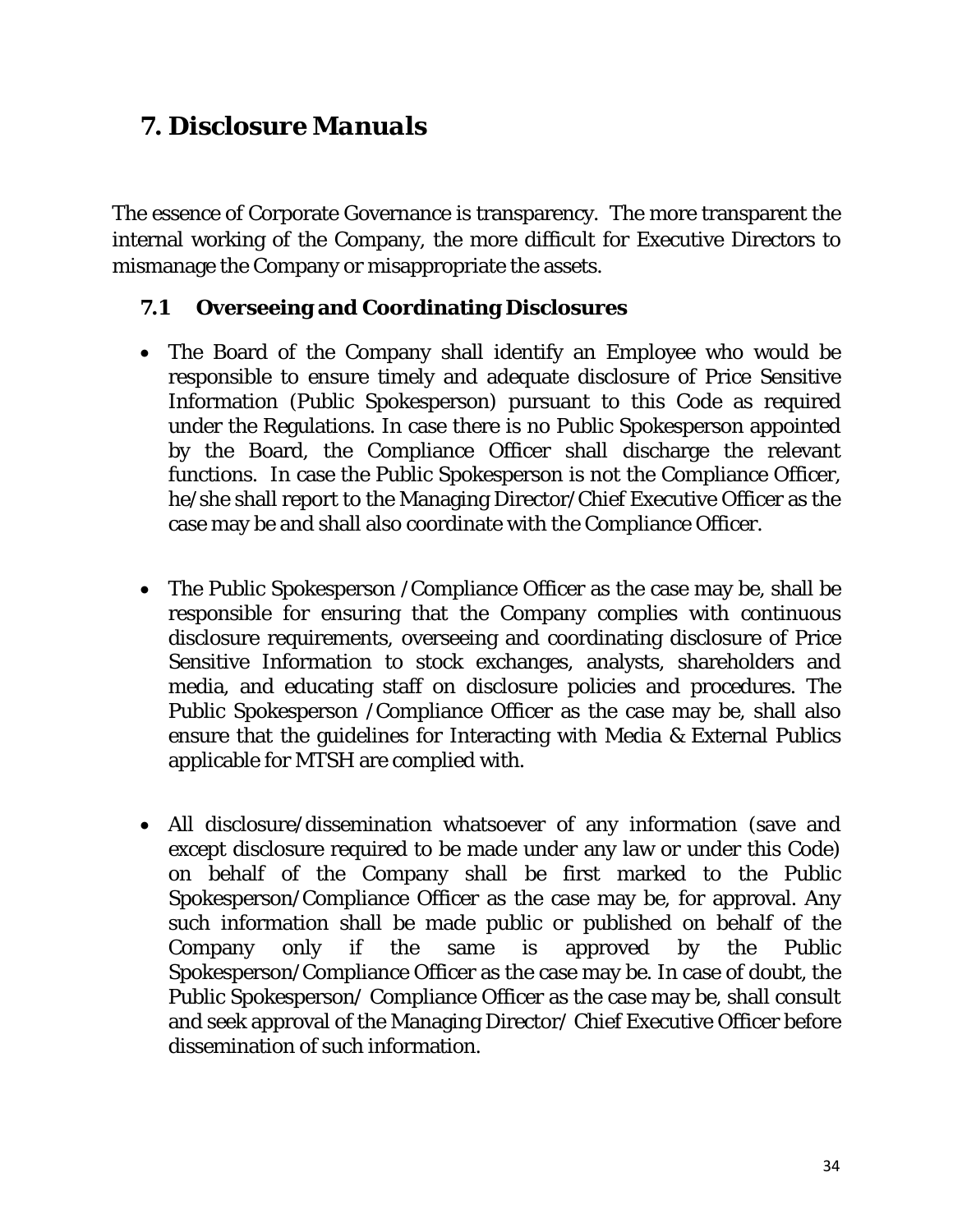Should any dissemination of information on behalf of the Company takes place without prior approval referred above, out of accidental omission, by any Employee or Director of the Company , such Employee/Director shall forthwith inform the Public Spokesperson/Compliance Officer as the case may be, about such disclosure irrespective of the fact whether such information is Price Sensitive Information or not

# **7.2 Responding to Market Rumor**

- The Employees/Directors of the Company shall promptly direct any queries or requests for verification of market rumors received from stock exchanges or from the press or media or from any other source to the Public Spokesperson/Compliance Officer as the case may be.
- The Public Spokesperson/Compliance Officer as the case may be, shall on receipt of requests as aforesaid, consult the Managing Director/ Chief Executive Officer as the case may be and respond to the same without any delay.
- The Public Spokesperson/Compliance Officer as the case may be, shall be also responsible for deciding in consultation with the Managing Director/Chief Executive Officer of the Company as to the necessity of a public announcement for verifying or denying rumors and thereafter making appropriate disclosures.
- All the requests/queries received shall be documented and as far as practicable, the Public Spokesperson/Compliance Officer as the case may be, shall request for such queries/requests in writing. No disclosure in response to the queries/request shall be made by the Public Spokesperson/Compliance Officer as the case may be, unless the Managing Director/ Chief Executive Officer approve the same.

# **7.3 Timely Reporting of Shareholding/ownership and changes in ownership**

 The Compliance Officer shall be responsible for ensuring that disclosures of shareholdings/ownership of major shareholders and disclosure of changes in ownership as required under the Stock Exchange Listing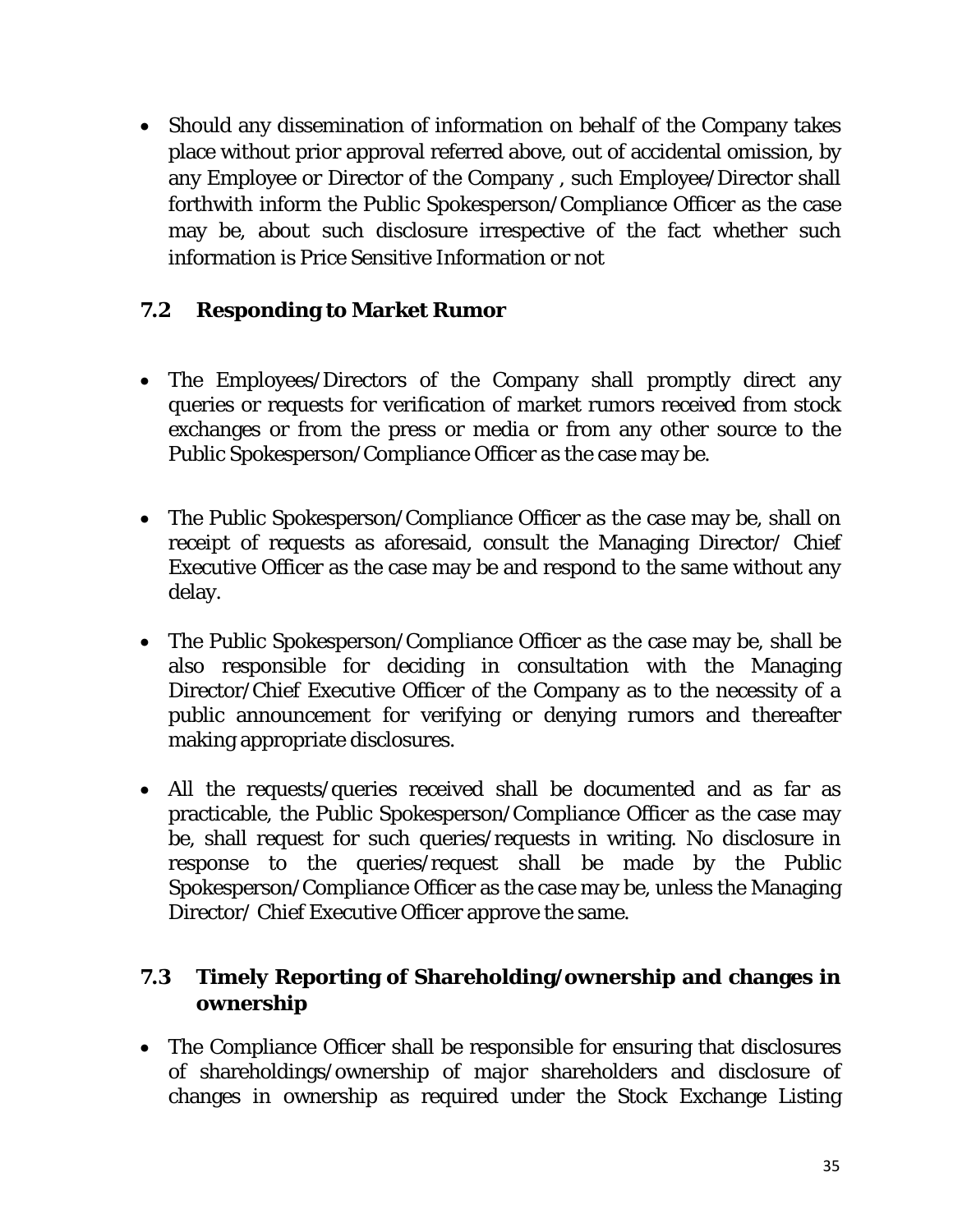Agreements and/or any rules/regulations made under the Securities & Exchange rules and regulations of Myanmar are made in a timely and adequate manner.

 Any such shareholding/ownership reporting by the Compliance Officer shall also be reported to the Managing Director/ Chief Executive Officer from time to time.

## **7.4 Disclosure/ dissemination of price sensitive information with special reference to analysts, institutional investors:**

- No person, except those authorized by the Public Spokesperson/Compliance Officer as the case may be, shall disclose any information relating to the Company's Securities to analysts and institutional investors. The Public Spokesperson/Compliance Officer as the case may be, shall be invited to meetings/ conferences organized by the Company with the analysts/institutional investors.
- All Directors, Officers and Employees of the Company should follow the guidelines given hereunder while dealing with analysts and institutional investors:

# **7.5 Sharing of non public information**

- The Directors, Officers and Employees shall provide only public information to the analysts/ research persons/ large investors like institutions. In case nonpublic information is proposed to be provided, the person proposing to so provide information shall consult the Public Spokesperson/Compliance Officer as the case may be, in advance. The Public Spokesperson/Compliance Officer as the case may be, in such cases, shall ensure that that the information provided to the analyst/research person/investor as above is made public simultaneously with such disclosure.
- The Company shall take extreme care and caution when dealing with analysts' questions that raise issues outside the intended scope of discussion.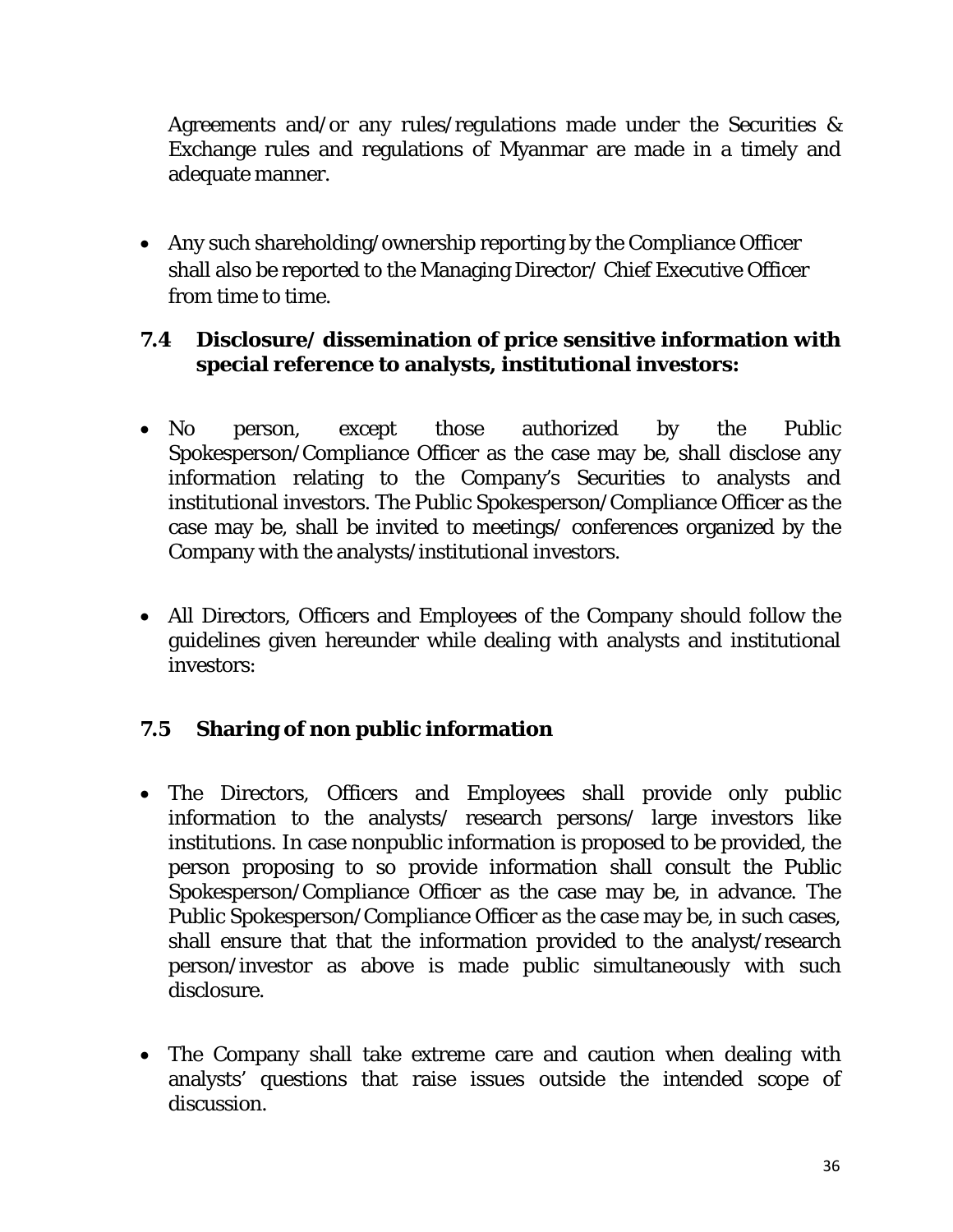• The Public Spokesperson/Compliance Officer as the case may be, should tackle the unanticipated questions carefully. The unanticipated questions may be noted and a considered response be given later in consultation with the Managing Director/ Chief Executive Officer. If the answer to any question requires dissemination of Price Sensitive Information, the Public Spokesperson/Compliance Officer as the case may be, shall report the same to the Managing Director/Chief Executive Officer and obtain necessary approval for its dissemination to the Stock Exchanges/public announcement through press. The Public Spokesperson/Compliance Officer as the case may be, shall, after dissemination of such Price Sensitive Information aforesaid, respond to such unanticipated questions.

# **7.6 Reporting Disclosures**

- a. MTSH shall file its financial statement and its disclosures as required by Yangon Stock Exchange which includes the semi-annual un-audited and annual audited financial statement with Yangon Stock Exchange and at the same time make known to the public.
- b. The Board Directors and Executive Directors commits at all time to full disclosure of material information dealings. It shall cause the filling of all required information through public and Yangon Stock Exchange mechanism for listed companies. MTSH shall disclose timely or in accordance to Yangon Stock Exchange requirement after the decision or the occurrence of facts or information which might impact to MTSH shares value.

Events, information or decisions which are considered to have impact on shares valuation includes:

- Merger, acquisition of shares, joint ventures;
- Stock split or distribution of dividend;
- Extraordinary dividend income;
- Newly acquired important contract or discontinuation of important contract;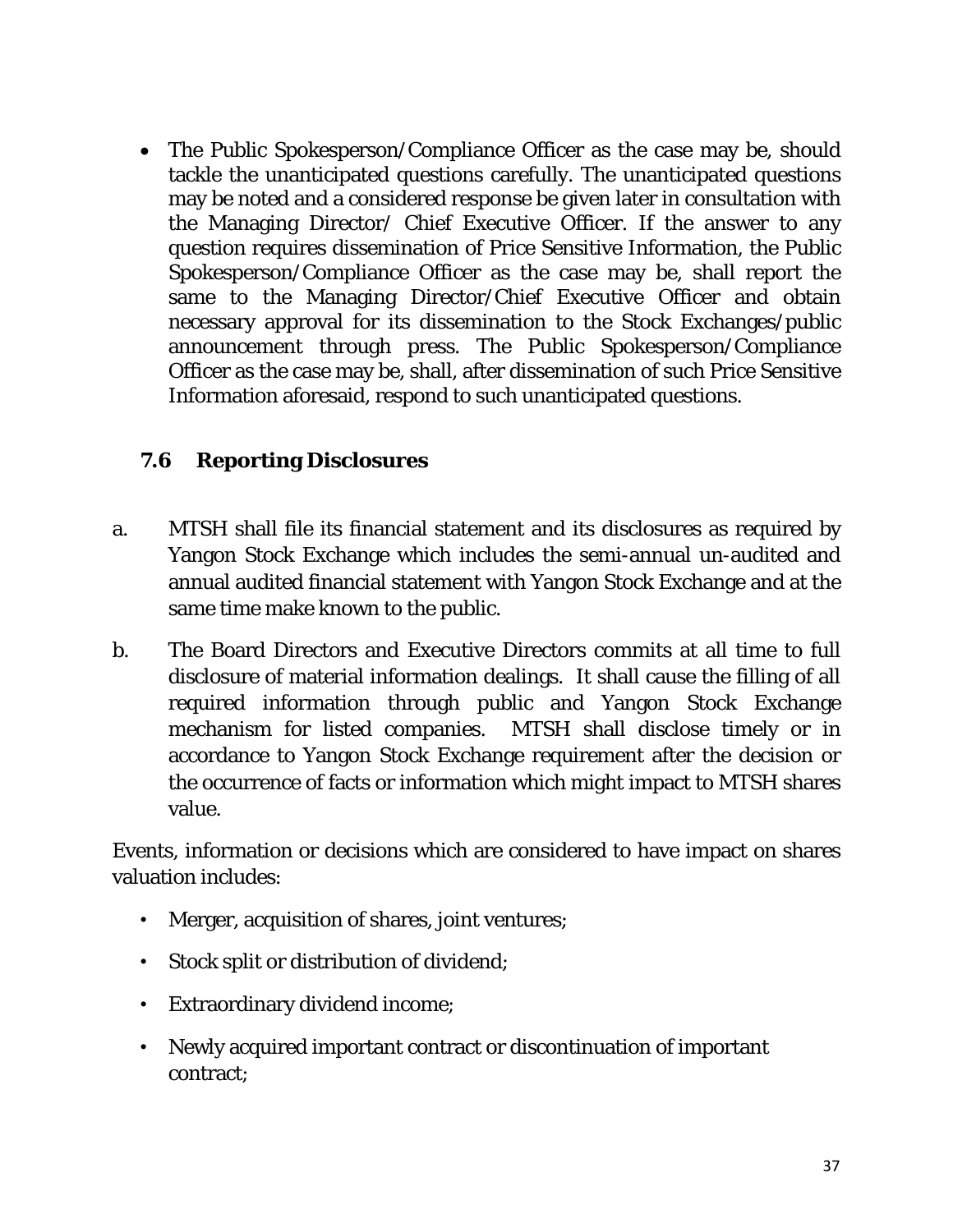- Change in Management controlling structure;
- Change in representative directors or representative executive officers;
- Repurchase of stock;
- Materially assets purchased or materially sales of assets;
- Right issue
- Important litigation case against MTSH or Board of Directors or Executive **Directors**
- Changes in Certified Public Accountant;
- Changes in accounting year (change the end date of business year);
- Rationalization such as personnel reduction;
- Change in trade name or a corporate name;